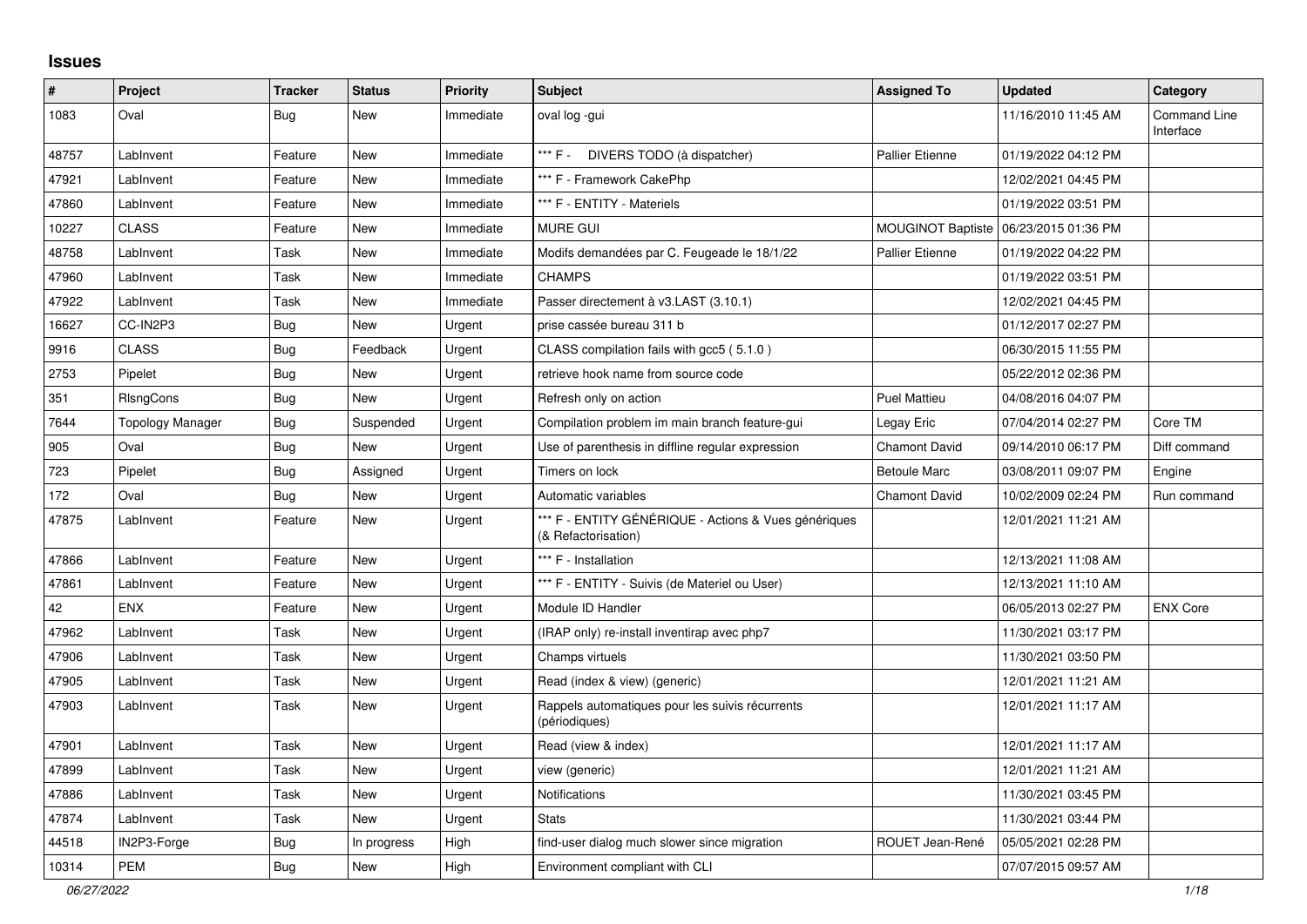| $\sharp$ | Project                 | <b>Tracker</b> | <b>Status</b> | <b>Priority</b> | <b>Subject</b>                                                                                                                           | <b>Assigned To</b>     | <b>Updated</b>      | Category         |
|----------|-------------------------|----------------|---------------|-----------------|------------------------------------------------------------------------------------------------------------------------------------------|------------------------|---------------------|------------------|
| 9883     | <b>CLASS</b>            | <b>Bug</b>     | New           | High            | Copy past from user manual                                                                                                               |                        | 05/18/2015 10:26 PM |                  |
| 8995     | SphereLib               | <b>Bug</b>     | New           | High            | python2.7-config                                                                                                                         |                        | 01/28/2015 04:21 PM |                  |
| 7587     | <b>Topology Manager</b> | <b>Bug</b>     | New           | High            | Replace an item                                                                                                                          |                        | 06/30/2014 05:42 PM |                  |
| 3154     | C3F2                    | <b>Bug</b>     | Assigned      | High            | Uniformisation of range and color                                                                                                        | Lafage Vincent         | 03/25/2016 01:06 AM |                  |
| 714      | TReaS                   | <b>Bug</b>     | New           | High            | Annuler un staging en cours                                                                                                              |                        | 03/24/2015 04:34 PM |                  |
| 432      | Smurf                   | <b>Bug</b>     | New           | High            | creation de fichiers vides                                                                                                               |                        | 04/23/2021 11:44 AM |                  |
| 113      | <b>ENX</b>              | Bug            | Feedback      | High            | remove reference to T_Result constants                                                                                                   | Legay Eric             | 05/16/2011 01:26 PM | Driver Generator |
| 7736     | <b>Topology Manager</b> | Bug            | New           | High            | Generate electronic config files without GTS                                                                                             | Legay Eric             | 09/22/2014 05:12 PM | <b>GUI</b>       |
| 4068     | Pipelet                 | <b>Bug</b>     | New           | High            | Tagging works randomly with konqueror                                                                                                    |                        | 03/07/2013 10:39 AM | Web              |
| 47863    | LabInvent               | Feature        | New           | High            | *** F - ENTITY - Users                                                                                                                   |                        | 11/30/2021 03:43 PM |                  |
| 45485    | PyROS                   | Feature        | New           | High            | **** D0 - GENERAL, ADMINISTRATIVE & TECHNICAL                                                                                            |                        | 03/16/2022 04:53 PM |                  |
| 45483    | PyROS                   | Feature        | New           | High            | **** D4 - Images production (L0)                                                                                                         |                        | 03/16/2022 07:28 AM |                  |
| 45482    | PyROS                   | Feature        | New           | High            | **** D3 - Sequences submission & plannig                                                                                                 |                        | 02/22/2022 03:01 PM |                  |
| 45480    | PyROS                   | Feature        | New           | High            | **** D1 - System Security & Control                                                                                                      |                        | 05/24/2022 02:55 PM |                  |
| 44658    | PyROS                   | Feature        | New           | High            | *** SF15 - SST - START&STOP - System Startup (launch),<br>monitoring, and Shutdown                                                       |                        | 05/24/2022 02:55 PM |                  |
| 44172    | PyROS                   | Feature        | New           | High            | *** SF14 - OCF - Observatory Unit & Site Configuration                                                                                   |                        | 01/29/2022 01:24 AM |                  |
| 44162    | PyROS                   | Feature        | <b>New</b>    | High            | *** SF08 - EXE (SOX) - Observation Sequence (SO)<br>eXecution                                                                            |                        | 03/15/2022 04:46 PM |                  |
| 44161    | PyROS                   | Feature        | New           | High            | *** SF04 - SPV - System Coordination & Supervision :<br>Majordome (Conducting) (head)                                                    |                        | 03/15/2022 04:45 PM |                  |
| 44151    | PyROS                   | Feature        | New           | High            | *** GF1 - PROJ - Project management, documentation,<br>formation des utilisateurs, interfaces, plan de justification de<br>la définition |                        | 01/31/2022 11:32 AM |                  |
| 44148    | PyROS                   | Feature        | New           | High            | *** GF2 - INST - Config, Install, udpate, deploy (IRAP,<br>CNES, TAROT)                                                                  |                        | 03/16/2022 07:27 AM |                  |
| 37910    | Lavoisier               | Feature        | New           | High            | do not log AdaptorException when they are already sent to<br>the user                                                                    |                        | 07/25/2019 09:41 AM |                  |
| 9790     | <b>CLASS</b>            | Feature        | New           | High            | neutron & γ Spectrum calculation                                                                                                         |                        | 04/29/2015 12:15 PM |                  |
| 8099     | LC <sub>2</sub>         | Feature        | New           | High            | Add business rule forbidding empty CRT-DSP configuration<br>(at least 1 manu per CRT DSP)                                                | Lafage Vincent         | 10/27/2014 07:00 PM |                  |
| 7460     | Lavoisier               | Feature        | New           | High            | support HTTP proxy                                                                                                                       |                        | 02/17/2015 01:04 PM |                  |
| 7385     | <b>CLASS</b>            | Feature        | New           | High            | <b>GUI devellopment</b>                                                                                                                  | <b>LENIAU Baptiste</b> | 04/29/2015 12:15 PM |                  |
| 7380     | <b>CLASS</b>            | Feature        | New           | High            | ReactorFacility                                                                                                                          | <b>LENIAU Baptiste</b> | 06/11/2014 11:06 AM |                  |
| 5799     | AGATA DAQ               | Feature        | New           | High            | ELOG not available from GSI guest network                                                                                                | Aubert Yann            | 01/15/2014 05:54 PM |                  |
| 5736     | AGATA DAQ               | Feature        | New           | High            | Would like to have access to GSI printers                                                                                                | Aubert Yann            | 01/06/2014 09:22 AM |                  |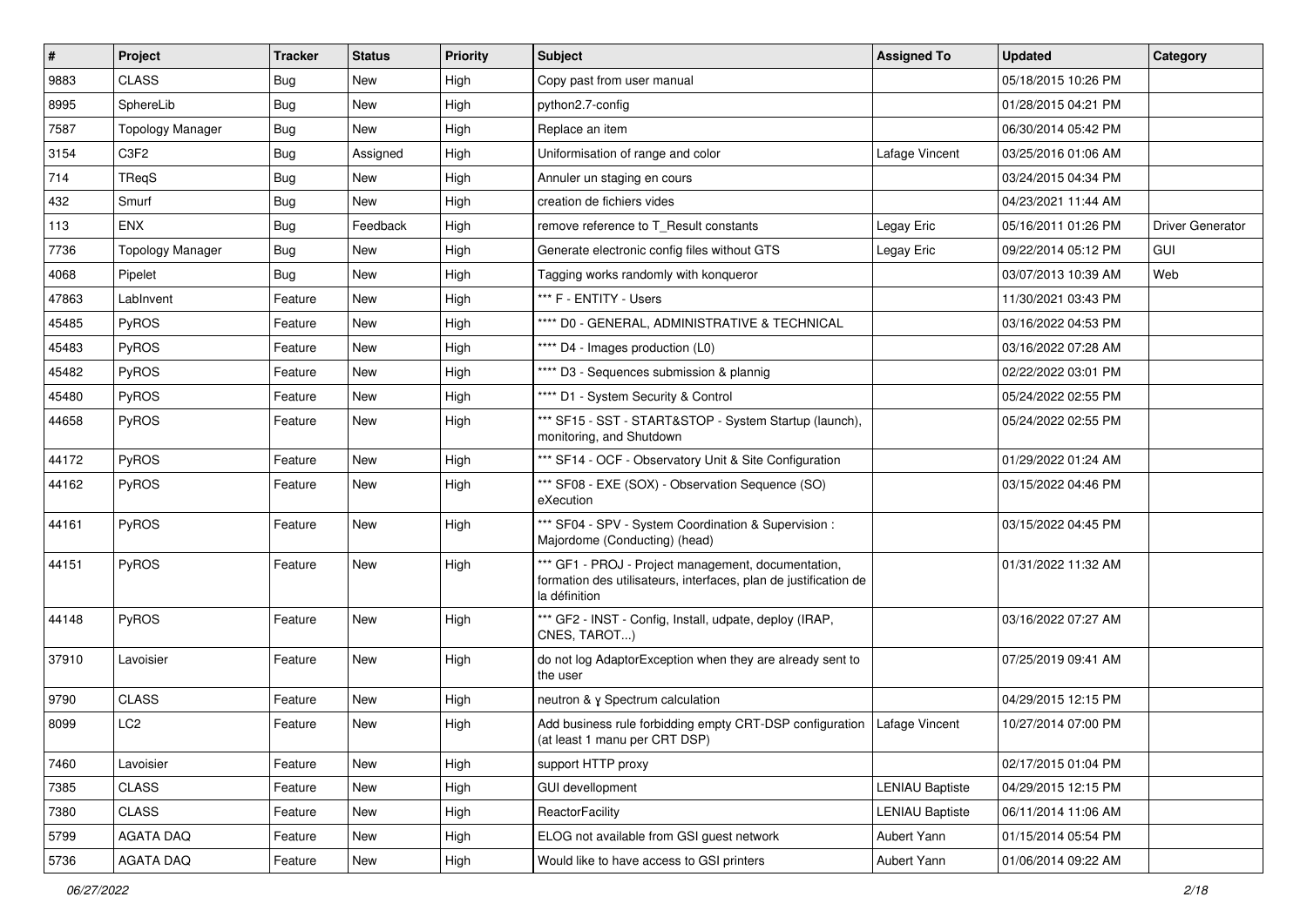| $\sharp$ | Project                 | <b>Tracker</b> | <b>Status</b> | <b>Priority</b> | Subject                                                                                       | <b>Assigned To</b>   | <b>Updated</b>      | Category      |
|----------|-------------------------|----------------|---------------|-----------------|-----------------------------------------------------------------------------------------------|----------------------|---------------------|---------------|
| 5725     | <b>Topology Manager</b> | Feature        | Assigned      | High            | propagation of OFF status to the GTS tree                                                     | Ralet Damian         | 01/10/2014 05:25 PM |               |
| 1299     | APCScheduler            | Feature        | New           | High            | Utilisation de python, numpy, scipy,                                                          | Colley Jean-Marc     | 02/10/2011 11:07 AM |               |
| 1156     | LC2                     | Feature        | Assigned      | High            | query Marc Status generation & validation options                                             | Lafage Vincent       | 12/07/2010 04:54 PM |               |
| 423      | TReqS                   | Feature        | New           | High            | Écrire une toolbox pour administration                                                        |                      | 03/24/2015 04:40 PM |               |
| 388      | TRegS                   | Feature        | <b>New</b>    | High            | Possibilités d'interactions avec le serveur TReqS                                             |                      | 03/24/2015 04:06 PM |               |
| 9496     | Lavoisier               | Feature        | New           | High            | upgrade to more recent version of JSW                                                         |                      | 03/18/2015 06:34 PM | <b>Build</b>  |
| 9086     | Lavoisier               | Feature        | <b>New</b>    | High            | enable refreshing all notifiable caches with one single click                                 |                      | 02/09/2015 12:37 PM | Console       |
| 41294    | Lavoisier               | Feature        | New           | High            | add support for attribute @null in namespace<br>http://software.in2p3.fr/lavoisier/tables.xsd | Reynaud Sylvain      | 09/25/2020 03:38 PM | Engine        |
| 9606     | Lavoisier               | Feature        | New           | High            | add attribute @encoding to element <connector></connector>                                    |                      | 03/31/2015 06:29 PM | Engine        |
| 7461     | Lavoisier               | Feature        | <b>New</b>    | High            | add XPath function url()                                                                      |                      | 02/17/2015 01:04 PM | Engine        |
| 174      | Oval                    | Feature        | New           | High            | oval run -o                                                                                   | <b>Chamont David</b> | 10/02/2009 02:47 PM | Run command   |
| 30       | Oval                    | Feature        | <b>New</b>    | High            | Use environments as targets to the step commands                                              | <b>Chamont David</b> | 02/16/2009 07:12 PM | Run command   |
| 36236    | IN2P3-Forge             | Support        | New           | High            | Synchronisation demandée pour un serveur Mercurial                                            |                      | 04/13/2021 09:07 AM |               |
| 5684     | <b>AGATA DAQ</b>        | Support        | New           | High            | Hard drive of anode                                                                           | Aubert Yann          | 01/06/2014 09:24 AM |               |
| 660      | <b>ENX</b>              | Support        | New           | High            | Documentation                                                                                 | Legay Eric           | 05/27/2010 10:55 AM | Documentation |
| 49149    | PyROS                   | Task           | New           | High            | SCRIPT RUN (PYROS/pyros.py) (uniquement pour la partie<br>execution)                          |                      | 05/24/2022 02:55 PM |               |
| 48278    | PyROS                   | Task           | <b>New</b>    | High            | AGENT général (dont dépendent tous les agents et<br>AgentDevices)                             |                      | 01/29/2022 01:05 AM |               |
| 48271    | PyROS                   | Task           | <b>New</b>    | High            | CLASSIC installation (with venv)                                                              |                      | 03/16/2022 07:27 AM |               |
| 47952    | LabInvent               | Task           | <b>New</b>    | High            | Ecran d'accueil à restructurer                                                                |                      | 11/30/2021 03:43 PM |               |
| 47947    | LabInvent               | Task           | <b>New</b>    | High            | docker only                                                                                   |                      | 12/13/2021 11:07 AM |               |
| 47942    | LabInvent               | Task           | <b>New</b>    | High            | index (generic)                                                                               |                      | 11/30/2021 03:48 PM |               |
| 47937    | LabInvent               | Task           | New           | High            | Read (index & view) (generic ?)                                                               |                      | 11/30/2021 03:48 PM |               |
| 47936    | LabInvent               | Task           | <b>New</b>    | High            | 3-4 - TBO & ARCHIVED                                                                          |                      | 11/30/2021 03:43 PM |               |
| 47934    | LabInvent               | Task           | New           | High            | LIFECYCLE (Status): CREATED => (TBO) => VALIDATED<br>=> TBA => ARCHIVED                       |                      | 11/30/2021 03:43 PM |               |
| 47927    | LabInvent               | Task           | New           | High            | A gérer via fichier conf YAML                                                                 |                      | 11/30/2021 03:47 PM |               |
| 47926    | LabInvent               | Task           | New           | High            | Instance DEMO docker - à installer sur hyp2 puis sur VM<br>pweb3                              |                      | 12/13/2021 11:07 AM |               |
| 47914    | LabInvent               | Task           | New           | High            | index (generic)                                                                               |                      | 11/30/2021 03:50 PM |               |
| 47912    | LabInvent               | Task           | New           | High            | (VUE) Elements et Helper                                                                      |                      | 11/30/2021 03:51 PM |               |
| 47897    | LabInvent               | Task           | New           | High            | *** F - Stats (Users)                                                                         |                      | 11/30/2021 03:48 PM |               |
| 47890    | LabInvent               | Task           | New           | High            | Commander (demande achat)                                                                     |                      | 01/19/2022 03:48 PM |               |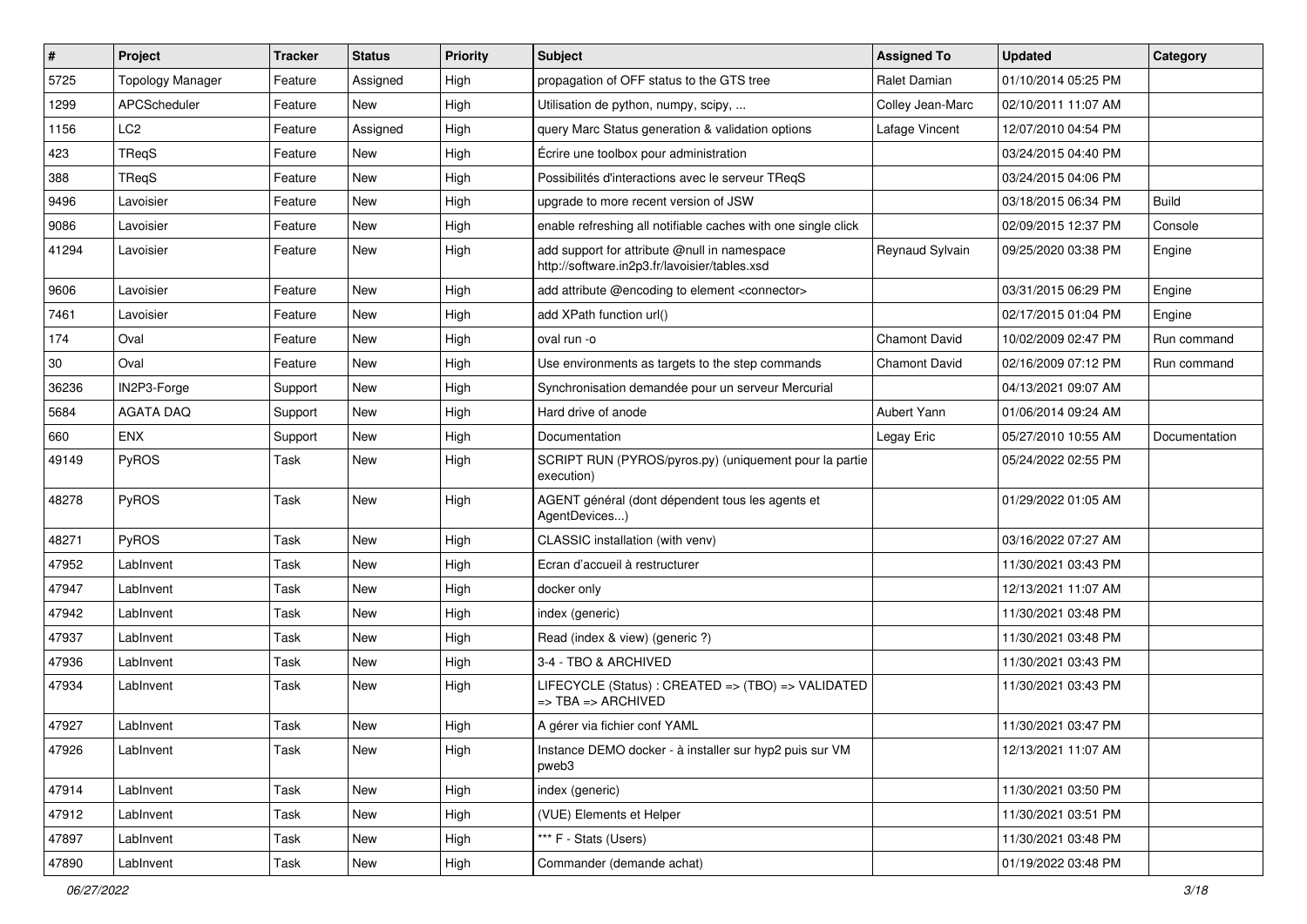| $\vert$ # | Project      | <b>Tracker</b> | <b>Status</b> | <b>Priority</b> | Subject                                                                                                                                              | <b>Assigned To</b>     | <b>Updated</b>      | Category |
|-----------|--------------|----------------|---------------|-----------------|------------------------------------------------------------------------------------------------------------------------------------------------------|------------------------|---------------------|----------|
| 47884     | LabInvent    | Task           | New           | High            | partitionnement par Site (besoin IP2I/LMA)                                                                                                           |                        | 11/30/2021 03:43 PM |          |
| 47882     | LabInvent    | Task           | <b>New</b>    | High            | Delete - delete                                                                                                                                      |                        | 11/30/2021 03:42 PM |          |
| 47881     | LabInvent    | Task           | New           | High            | Read - view                                                                                                                                          |                        | 11/30/2021 03:42 PM |          |
| 47879     | LabInvent    | Task           | New           | High            | Create/Update - add edit                                                                                                                             |                        | 11/30/2021 03:42 PM |          |
| 47878     | Lablnvent    | Task           | New           | High            | Autres                                                                                                                                               |                        | 11/30/2021 03:44 PM |          |
| 47877     | LabInvent    | Task           | New           | High            | find (search)                                                                                                                                        |                        | 11/30/2021 03:43 PM |          |
| 47876     | LabInvent    | Task           | <b>New</b>    | High            | CRUD                                                                                                                                                 |                        | 11/30/2021 03:42 PM |          |
| 47872     | LabInvent    | Task           | New           | High            | Actions & Vues                                                                                                                                       |                        | 11/30/2021 03:42 PM |          |
| 47867     | LabInvent    | Task           | New           | High            | *** F - Autorisations (Users)                                                                                                                        |                        | 11/30/2021 03:47 PM |          |
| 47388     | PyROS        | Task           | New           | High            | (F14) ENTITIES - definition & implementation - CONFIG<br><b>FILES</b>                                                                                |                        | 01/29/2022 01:25 AM |          |
| 45043     | PyROS        | Task           | New           | High            | Démo IRAP (install classique ?) + retrouver ancienne<br>utilisation de PlcConfig                                                                     | <b>Pallier Etienne</b> | 12/14/2021 12:00 PM |          |
| 45040     | <b>PyROS</b> | Task           | New           | High            | NEW Agent v2 basé sur new config yaml (base pour F09)                                                                                                | <b>Pallier Etienne</b> | 01/29/2022 01:04 AM |          |
| 45018     | PyROS        | Task           | New           | High            | Définir config pour TNC (4 channels Cam)                                                                                                             | Klotz Alain            | 10/12/2021 08:52 AM |          |
| 45017     | <b>PyROS</b> | Task           | In progress   | High            | Définir config pour GUITALENS (observatoire avec<br>plusieurs UNIT)                                                                                  | Klotz Alain            | 10/12/2021 08:52 AM |          |
| 45004     | PyROS        | Task           | New           | High            | MAIN CONFIG FILE - Décrire dans un fichier texte la<br>configuration complète d'une UNIT (monture) et tous ses<br>composants et instruments associés |                        | 01/29/2022 01:25 AM |          |
| 45000     | PyROS        | Task           | New           | High            | Generic commands grammar description & management                                                                                                    |                        | 05/06/2021 05:05 PM |          |
| 44867     | <b>PyROS</b> | Task           | New           | High            | Mettre les TASKS dans la version v0.1 prévue pour juin,<br>dans doc-specs et dans redmine (puis planifier aussi les<br>autres versions futures)      | <b>Pallier Etienne</b> | 05/06/2021 06:19 PM |          |
| 44866     | PyROS        | Task           | In progress   | High            | Associer chaque FEATURE à 1(N) CLASSE/AGENT pyros<br>(implémentation)                                                                                | <b>Pallier Etienne</b> | 07/16/2021 09:13 AM |          |
| 44389     | <b>PyROS</b> | Task           | <b>New</b>    | High            | (GF1) PROJECT MANAGEMENT (REDMINE FORGE) :<br>Features, tasks, gantt, kanban                                                                         |                        | 03/04/2022 11:56 AM |          |
| 44363     | PyROS        | Task           | In progress   | High            | ODJ & CR Réunions                                                                                                                                    | <b>Pallier Etienne</b> | 05/06/2021 06:18 PM |          |
| 44362     | PyROS        | Task           | New           | High            | Lier commits à tasks (commit auto close tasks)                                                                                                       | <b>Pallier Etienne</b> | 03/29/2021 03:49 PM |          |
| 44361     | PyROS        | Task           | In progress   | High            | Mettre à jour gitlab in2p3 et changer le remote de nous tous<br>(remplace irap)                                                                      | <b>Pallier Etienne</b> | 05/06/2021 03:37 PM |          |
| 44354     | PyROS        | Task           | In progress   | High            | Installer, tester, faire fonctionner, et comprendre ce<br>protocole sur linux                                                                        | Klotz Alain            | 05/06/2021 02:47 PM |          |
| 44344     | PyROS        | Task           | In progress   | High            | Définir un style de codage (source et test)                                                                                                          | Pallier Etienne        | 05/06/2021 03:38 PM |          |
| 44343     | PyROS        | Task           | In progress   | High            | DOC TECHNIQUE (API) - Mettre en place une doc<br>technique générée automatiquement à partir du code<br>source (Sphinx)                               | Pallier Etienne        | 03/04/2022 11:57 AM |          |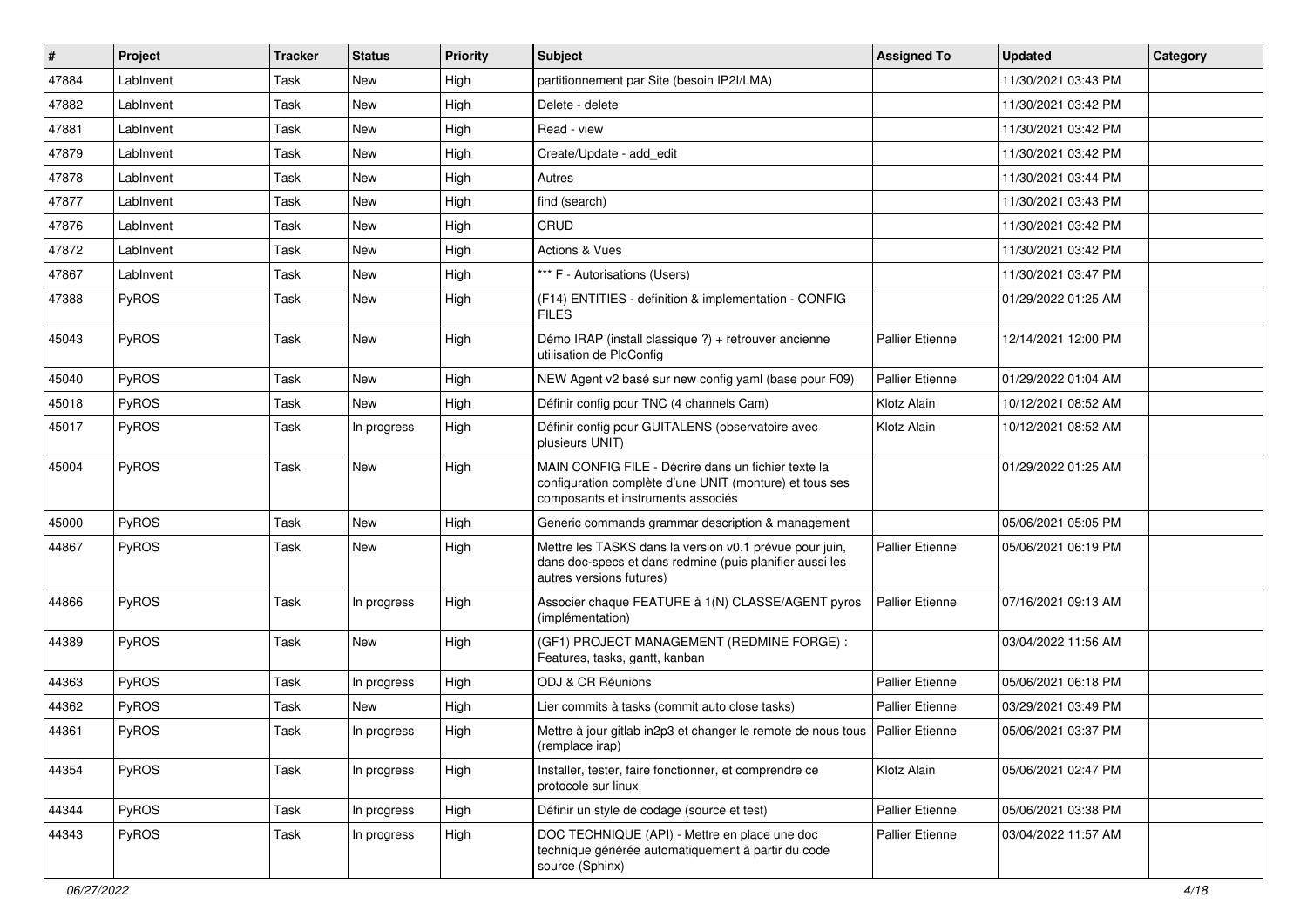| $\vert$ # | Project                           | <b>Tracker</b> | <b>Status</b> | <b>Priority</b> | <b>Subject</b>                                                                                 | <b>Assigned To</b>       | <b>Updated</b>      | Category  |
|-----------|-----------------------------------|----------------|---------------|-----------------|------------------------------------------------------------------------------------------------|--------------------------|---------------------|-----------|
| 44338     | PyROS                             | Task           | In progress   | High            | Installation docker au CNES (sur VM)                                                           | Koralewski Alexis        | 12/14/2021 11:39 AM |           |
| 44334     | PyROS                             | Task           | In progress   | High            | (F08) Intégration protocole INDI                                                               |                          | 05/06/2021 05:05 PM |           |
| 44329     | PyROS                             | Task           | <b>New</b>    | High            | Migration gitlab sur IN2P3                                                                     |                          | 12/14/2021 12:08 PM |           |
| 44170     | <b>PyROS</b>                      | Task           | In progress   | High            | <b>DOCKER</b> installation                                                                     | Koralewski Alexis        | 03/16/2022 07:24 AM |           |
| 44168     | PyROS                             | Task           | <b>New</b>    | High            | (GF2) INSTALL & DEPLOY                                                                         |                          | 03/16/2022 07:27 AM |           |
| 44166     | PyROS                             | Task           | <b>New</b>    | High            | (GF1) DOCUMENTATION                                                                            |                          | 03/04/2022 11:57 AM |           |
| 11452     | LSTCam low-level data<br>analysis | Task           | New           | High            | Definition of LST mini-camera tests                                                            | Nakajima Daisuke         | 05/31/2018 04:54 PM |           |
| 7035      | <b>AGATA DAQ</b>                  | Task           | Feedback      | High            | Get end of run magic script                                                                    | Dosme Nicolas            | 05/06/2014 02:07 PM |           |
| 1178      | Pipelet                           | Task           | New           | High            | writing mysql and postgre backends                                                             |                          | 02/13/2013 10:49 AM |           |
| 49150     | PyROS                             | Task           | <b>New</b>    | High            | Ajout du script PYROS wrapper sur pyros.py pour gérer<br>proprement tous les contextes d'appel | <b>Pallier Etienne</b>   | 01/31/2022 11:36 AM | Evolution |
| 44388     | PyROS                             | Task           | New           | High            | (GF2) SOURCE CODE MANAGEMENT (GITLAB)                                                          |                          | 02/02/2022 12:28 PM | Evolution |
| 48784     | <b>XLDP</b>                       | Bug            | <b>New</b>    | Normal          | Jobs en erreurs depuis le 19/01 19h30                                                          |                          | 01/20/2022 10:12 AM |           |
| 35692     | Lavoisier                         | <b>Bug</b>     | <b>New</b>    | Normal          | namespace not removed for a given use-case                                                     |                          | 11/27/2018 05:35 PM |           |
| 17192     | LC <sub>2</sub>                   | Bug            | Assigned      | Normal          | The channel 1 is wrongly displayed as 0 even if correctly<br>used                              | Lafage Vincent           | 03/16/2017 05:18 PM |           |
| 13262     | C <sub>3</sub> F <sub>2</sub>     | Bug            | <b>New</b>    | Normal          | improve management of Lomon parameters to explain non<br>convergence                           |                          | 05/02/2016 10:04 AM |           |
| 13261     | C <sub>3F2</sub>                  | Bug            | Assigned      | Normal          | Read double directly as binary format with PQexecParams<br>or PQexecPrepared                   | Lafage Vincent           | 05/02/2016 09:55 AM |           |
| 13260     | C <sub>3</sub> F <sub>2</sub>     | Bug            | Assigned      | Normal          | Better protection from code injection with PQescape                                            | Lafage Vincent           | 05/02/2016 09:56 AM |           |
| 13226     | <b>CLASS</b>                      | <b>Bug</b>     | New           | Normal          | Typo in prompt                                                                                 | <b>LENIAU Baptiste</b>   | 04/28/2016 01:44 AM |           |
| 12963     | <b>PEM</b>                        | Bug            | <b>New</b>    | Normal          | add tool crash                                                                                 |                          | 03/24/2016 09:10 AM |           |
| 12962     | <b>PEM</b>                        | <b>Bug</b>     | <b>New</b>    | Normal          | pem-sync list ???                                                                              |                          | 03/24/2016 09:05 AM |           |
| 11059     | <b>CLASS</b>                      | <b>Bug</b>     | New           | Normal          | Bad packaging of 4.1.0.tar.gaz                                                                 |                          | 10/09/2015 06:31 AM |           |
| 10786     | <b>CLASS</b>                      | <b>Bug</b>     | New           | Normal          | CLASS Stopped by a "KILL" signal                                                               |                          | 08/31/2015 07:00 PM |           |
| 10498     | <b>TRegS</b>                      | Bug            | In progress   | Normal          | Mysql Deadlock                                                                                 |                          | 08/03/2015 08:44 AM |           |
| 10313     | <b>PEM</b>                        | <b>Bug</b>     | <b>New</b>    | Normal          | Error message to change !                                                                      |                          | 07/07/2015 09:51 AM |           |
| 10311     | TReqS                             | Bug            | Suspended     | Normal          | Dispatcher create a new queue once the 1st one is<br>activated                                 | Chambon Bernard          | 07/09/2015 03:25 PM |           |
| 10274     | <b>PEM</b>                        | <b>Bug</b>     | <b>New</b>    | Normal          | SYSTEM.ASSERTIONS.ASSERT FAILURE                                                               |                          | 07/01/2015 11:12 AM |           |
| 9784      | <b>CLASS</b>                      | <b>Bug</b>     | In progress   | Normal          | Wrong diagnosis                                                                                | <b>MOUGINOT Baptiste</b> | 05/05/2015 02:21 PM |           |
| 9695      | TReaS                             | <b>Bug</b>     | In progress   | Normal          | Facing ConcurrentModificationException?                                                        | Chambon Bernard          | 04/14/2015 04:12 PM |           |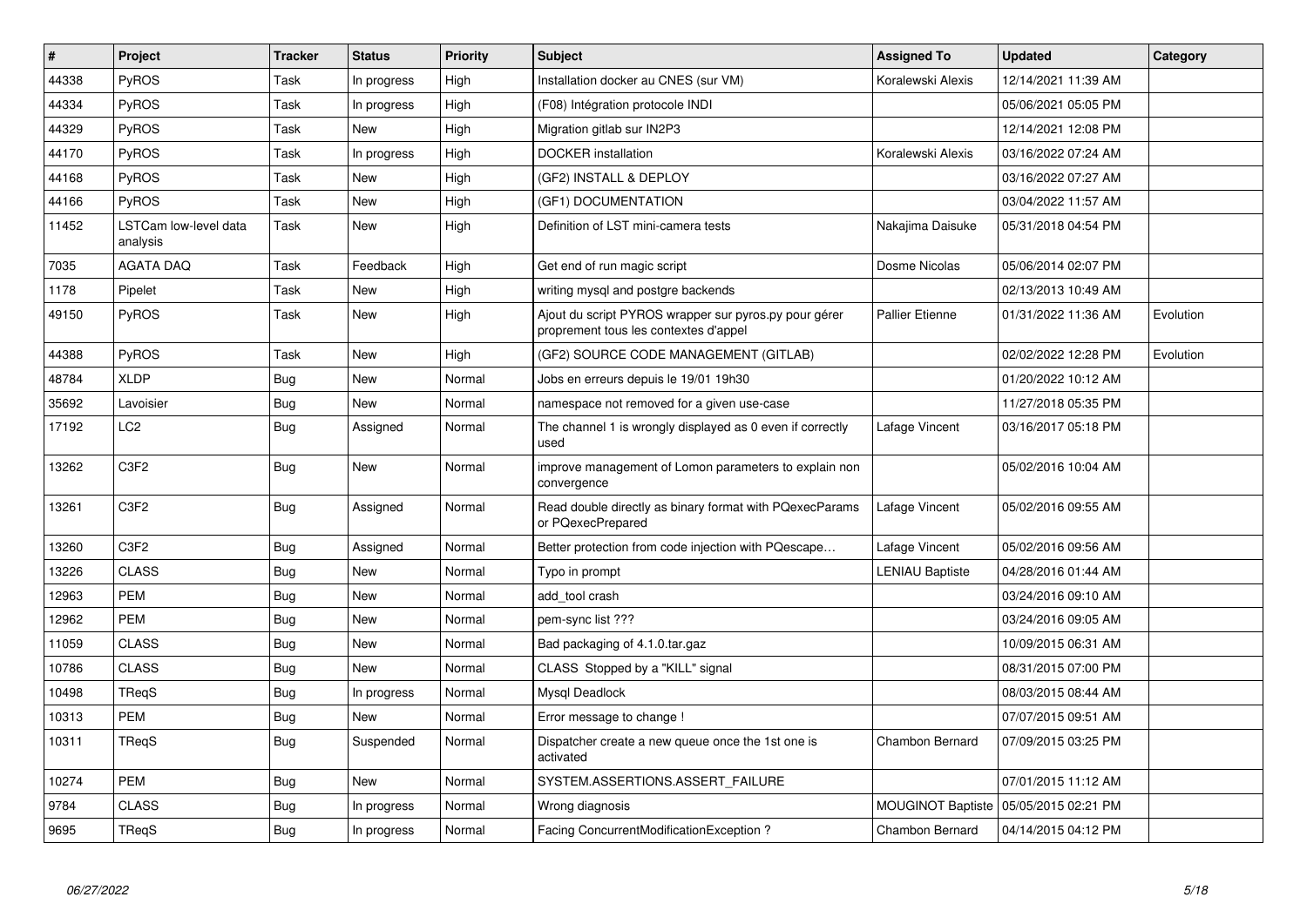| $\sharp$ | Project                              | <b>Tracker</b> | <b>Status</b> | <b>Priority</b> | Subject                                                                                 | <b>Assigned To</b>                 | <b>Updated</b>      | Category                 |
|----------|--------------------------------------|----------------|---------------|-----------------|-----------------------------------------------------------------------------------------|------------------------------------|---------------------|--------------------------|
| 9558     | TReqS                                | Bug            | New           | Normal          | hpss_cache                                                                              | <b>Brinette</b><br>Pierre-Emmanuel | 04/14/2015 04:15 PM |                          |
| 9317     | TReqS                                | Bug            | In progress   | Normal          | Check scalability                                                                       | Chambon Bernard                    | 07/09/2015 03:31 PM |                          |
| 9316     | TReqS                                | <b>Bug</b>     | In progress   | Normal          | Check stability                                                                         | Chambon Bernard                    | 07/09/2015 03:31 PM |                          |
| 8669     | <b>DCOD</b>                          | Bug            | New           | Normal          | error during compilation                                                                |                                    | 12/05/2014 06:19 PM |                          |
| 8379     | Lavoisier                            | <b>Bug</b>     | New           | Normal          | NullPointerException at startup                                                         |                                    | 10/28/2014 04:49 PM |                          |
| 8217     | Lavoisier                            | <b>Bug</b>     | New           | Normal          | Logo demo view seems broken                                                             |                                    | 10/13/2014 02:06 PM |                          |
| 8055     | Lavoisier                            | <b>Bug</b>     | New           | Normal          | view "debug" fails when Lavoisier is installed in a directory<br>with special character |                                    | 09/19/2014 05:02 PM |                          |
| 7706     | <b>AGATA</b>                         | <b>Bug</b>     | New           | Normal          | update IRC services                                                                     | Legay Eric                         | 07/10/2014 12:35 PM |                          |
| 7655     | <b>AGATA DAQ</b>                     | <b>Bug</b>     | New           | Normal          | E-log                                                                                   |                                    | 07/08/2014 09:46 AM |                          |
| 6062     | <b>CLASS</b>                         | <b>Bug</b>     | New           | Normal          | FabricationPLant Parallelisation (in CLASS.cxx)                                         |                                    | 02/10/2014 11:59 AM |                          |
| 5795     | Electronic Control and<br>Monitoring | <b>Bug</b>     | Feedback      | Normal          | Time out digitizer sever                                                                | Pietri Stephane                    | 01/13/2014 10:32 AM |                          |
| 5765     | <b>AGATA DAQ</b>                     | Bug            | New           | Normal          | Anode01                                                                                 |                                    | 01/08/2014 02:44 PM |                          |
| 5759     | Electronic Control and<br>Monitoring | Bug            | Feedback      | Normal          | bug checknarvalnodes 1                                                                  | Ralet Damian                       | 01/17/2014 10:54 AM |                          |
| 1561     | Smurf                                | Bug            | New           | Normal          | Smurf::RRD does not support "base"                                                      |                                    | 04/13/2011 05:00 PM |                          |
| 1438     | TReqS                                | Bug            | Assigned      | Normal          | Verifier le status des queues dans tregs                                                | <b>Brinette</b><br>Pierre-Emmanuel | 03/24/2015 04:13 PM |                          |
| 1437     | Pipelet                              | Bug            | New           | Normal          | str_parents not updated in time for glob_parent                                         |                                    | 03/10/2011 05:51 PM |                          |
| 1003     | SphereLib                            | <b>Bug</b>     | New           | Normal          | ps detection                                                                            |                                    | 10/15/2010 01:51 PM |                          |
| 9623     | Lavoisier                            | <b>Bug</b>     | New           | Normal          | SynchronousCacheConnector stays in building state until<br>the calling view is finished |                                    | 04/01/2015 06:21 PM | Adaptors                 |
| 5477     | Lavoisier                            | Bug            | Assigned      | Normal          | problem avec HTMLSerializer                                                             | Lequeux Olivier                    | 11/15/2013 11:25 AM | Adaptors                 |
| 7465     | Lavoisier                            | <b>Bug</b>     | New           | Normal          | fix all the relative URL used by the web console                                        |                                    | 06/17/2014 04:57 PM | Console                  |
| 7490     | <b>Topology Manager</b>              | Bug            | New           | Normal          | Needed libp42.so.1                                                                      |                                    | 06/19/2014 11:15 PM | Core TM                  |
| 7073     | <b>Topology Manager</b>              | <b>Bug</b>     | New           | Normal          | Off on GTS tree                                                                         |                                    | 05/07/2014 04:55 PM | Core TM                  |
| 7046     | <b>Topology Manager</b>              | <b>Bug</b>     | New           | Normal          | password hardcoded                                                                      | Legay Eric                         | 05/06/2014 09:54 AM | Core TM                  |
| 7040     | <b>Topology Manager</b>              | Bug            | New           | Normal          | Fixing configure                                                                        |                                    | 04/30/2014 03:46 PM | Core TM                  |
| 5780     | <b>Topology Manager</b>              | Bug            | Feedback      | Normal          | reopening shared file                                                                   | Grave Xavier                       | 01/25/2018 09:18 AM | Core TM                  |
| 8380     | Lavoisier                            | <b>Bug</b>     | New           | Normal          | remove attribute @evaluated from generated adaptors<br>documentation                    |                                    | 10/28/2014 04:51 PM | Doc                      |
| 32       | Oval                                 | Bug            | New           | Normal          | Write a more detailed configuration doc                                                 | Chamont David                      | 02/16/2009 07:18 PM | Documentation            |
| 23257    | operations-portal-users              | <b>Bug</b>     | New           | Normal          | Downtime notification admin page                                                        |                                    | 10/25/2017 03:57 PM | Downtime<br>Notification |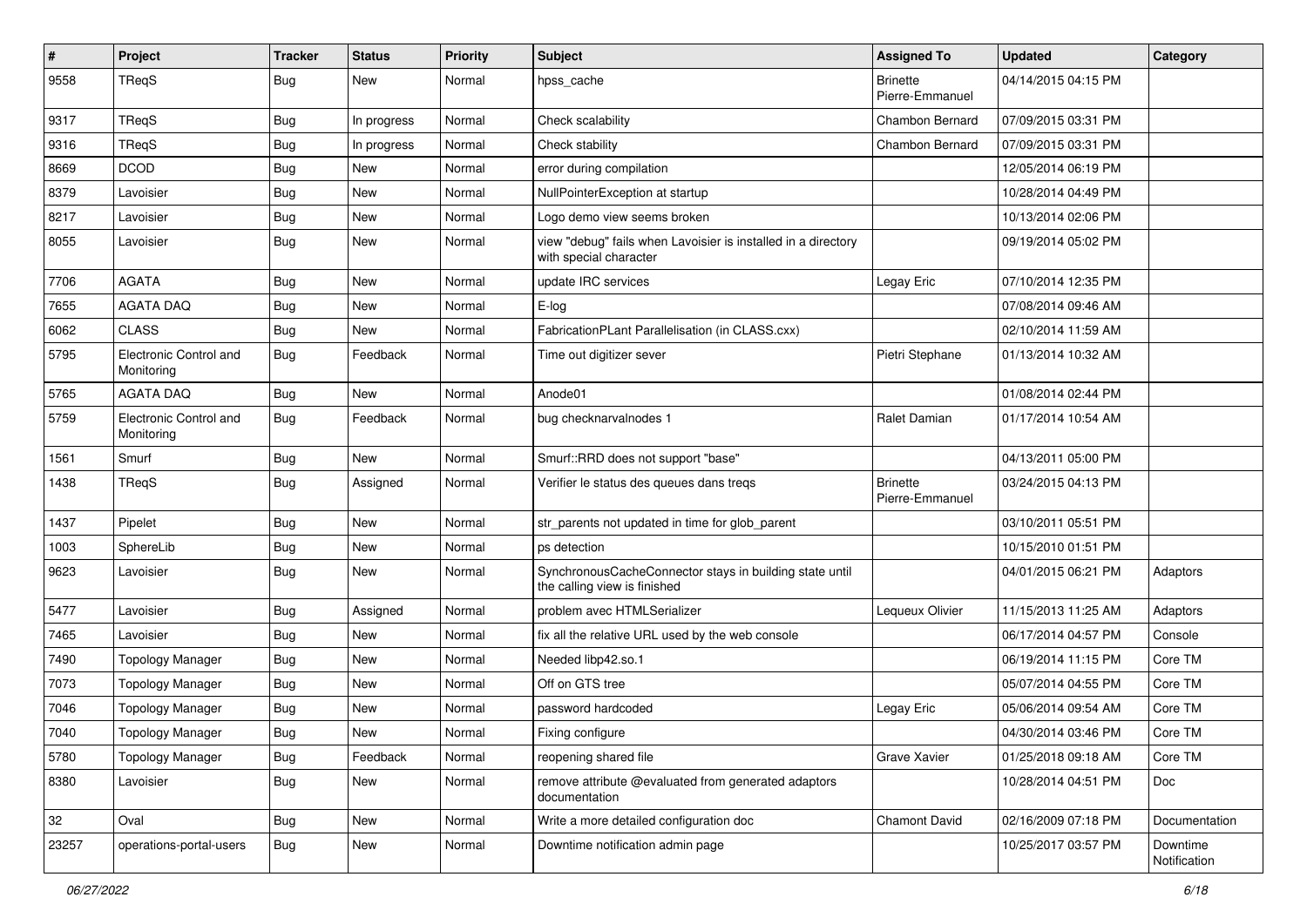| #     | Project    | <b>Tracker</b> | <b>Status</b> | <b>Priority</b> | <b>Subject</b>                                                                                                                      | <b>Assigned To</b> | <b>Updated</b>      | Category                      |
|-------|------------|----------------|---------------|-----------------|-------------------------------------------------------------------------------------------------------------------------------------|--------------------|---------------------|-------------------------------|
| 4184  | <b>ENX</b> | Bug            | Feedback      | Normal          | fonctionnement ENX linux 64 bits avec gnat_pro-7.1.1                                                                                | Peyré Jean         | 06/11/2013 09:11 PM | <b>Drivers</b>                |
| 33857 | Lavoisier  | Bug            | <b>New</b>    | Normal          | post-processors namespace mapping must be defined in<br>view                                                                        |                    | 06/18/2018 01:29 PM | Engine                        |
| 12993 | ENX        | Bug            | <b>New</b>    | Normal          | init.enx                                                                                                                            | Dosme Nicolas      | 03/30/2016 02:37 PM | <b>ENX Core</b>               |
| 5448  | <b>ENX</b> | Bug            | New           | Normal          | configure enx                                                                                                                       |                    | 10/30/2013 10:31 AM | <b>ENX Core</b>               |
| 21    | Oval       | Bug            | New           | Normal          | What happens when a subdirectory is reused in several<br>environments?                                                              | Chamont David      | 02/16/2009 07:00 PM | OvalFile                      |
| 29154 | Lavoisier  | Bug            | New           | Normal          | wrong context when mixing <element-create-as-parent><br/>and <element-create></element-create></element-create-as-parent>           | Reynaud Sylvain    | 03/06/2018 11:09 AM | <b>XML Template</b><br>Engine |
| 27459 | Lavoisier  | <b>Bug</b>     | <b>New</b>    | Normal          | namespace disappear when root node is renamed                                                                                       | Reynaud Sylvain    | 01/31/2018 02:44 PM | <b>XML Template</b><br>Engine |
| 11100 | Lavoisier  | Bug            | <b>New</b>    | Normal          | <element-ignore> should not remove the namespace<br/>declaration (xmlns)</element-ignore>                                           |                    | 10/16/2015 01:48 PM | <b>XML Template</b><br>Engine |
| 47957 | LabInvent  | Feature        | New           | Normal          | *** F - ENTITY - Les GROUPES (de User ou Materiel) :<br>Thématique, Métier, Projet, Site (+ Pole ou Service ?)                      |                    | 12/13/2021 11:12 AM |                               |
| 47951 | LabInvent  | Feature        | <b>New</b>    | Normal          | *** F - Etiquettes & Imprimantes                                                                                                    |                    | 11/30/2021 01:42 PM |                               |
| 47932 | LabInvent  | Feature        | New           | Normal          | *** F - DOC (documentation)                                                                                                         |                    | 11/30/2021 01:10 PM |                               |
| 47895 | LabInvent  | Feature        | New           | Normal          | *** F - ENTITY - Documents attachés (à Materiel ou Suivi)                                                                           |                    | 12/13/2021 11:09 AM |                               |
| 47869 | LabInvent  | Feature        | New           | Normal          | *** F - Tests                                                                                                                       |                    | 12/06/2021 02:28 PM |                               |
| 47865 | LabInvent  | Feature        | New           | Normal          | *** F - Configuration générale                                                                                                      |                    | 12/13/2021 11:06 AM |                               |
| 47864 | Lablnvent  | Feature        | <b>New</b>    | Normal          | *** F - ENTITY - Autres                                                                                                             |                    | 11/30/2021 12:57 PM |                               |
| 47862 | LabInvent  | Feature        | New           | Normal          | *** F - ENTITY - Prets (de Materiel)                                                                                                |                    | 12/13/2021 11:10 AM |                               |
| 45484 | PyROS      | Feature        | New           | Normal          | **** D5 - Images management (L1-L2)                                                                                                 |                    | 02/02/2022 02:36 PM |                               |
| 45481 | PyROS      | Feature        | New           | Normal          | **** D2 - Users & Programs                                                                                                          |                    | 03/29/2022 09:17 AM |                               |
| 44721 | PyROS      | Feature        | New           | Normal          | *** GF4 - QUAL - Quality & Tests - High level tests<br>(integration & functional), plan tests, validation des<br>exigences (qualif) |                    | 03/16/2022 04:55 PM |                               |
| 44661 | PyROS      | Feature        | <b>New</b>    | Normal          | *** SF13 - IAF - Images Fetching (quicklook & download)                                                                             |                    | 03/15/2022 04:49 PM |                               |
| 44659 | PyROS      | Feature        | <b>New</b>    | Normal          | *** GF3 - INFRA - Hardware, Operating System, Network,<br>Security & Safety                                                         |                    | 03/16/2022 04:51 PM |                               |
| 44584 | PyROS      | Feature        | New           | Normal          | *** SF10 - CAL - Calibration (Dark/Bias/Flat)                                                                                       |                    | 03/15/2022 04:48 PM |                               |
| 44514 | PyROS      | Feature        | New           | Normal          | *** SF11 - IPC - Images Processing (Grenouille)                                                                                     | Klotz Alain        | 03/15/2022 04:44 PM |                               |
| 44165 | PyROS      | Feature        | New           | Normal          | *** SF16 - DSH - General monitoring: Dashboard (website)                                                                            |                    | 03/15/2022 11:26 PM |                               |
| 44164 | PyROS      | Feature        | New           | Normal          | *** SF12 - IAN - Images Analysis (Triton)                                                                                           |                    | 03/15/2022 04:48 PM |                               |
| 44163 | PyROS      | Feature        | New           | Normal          | *** SF09 - CMC - Command Control - Telescope &<br>Instruments Control & Monitoring (DeviceController,<br>AgentDevice)               |                    | 03/16/2022 07:28 AM |                               |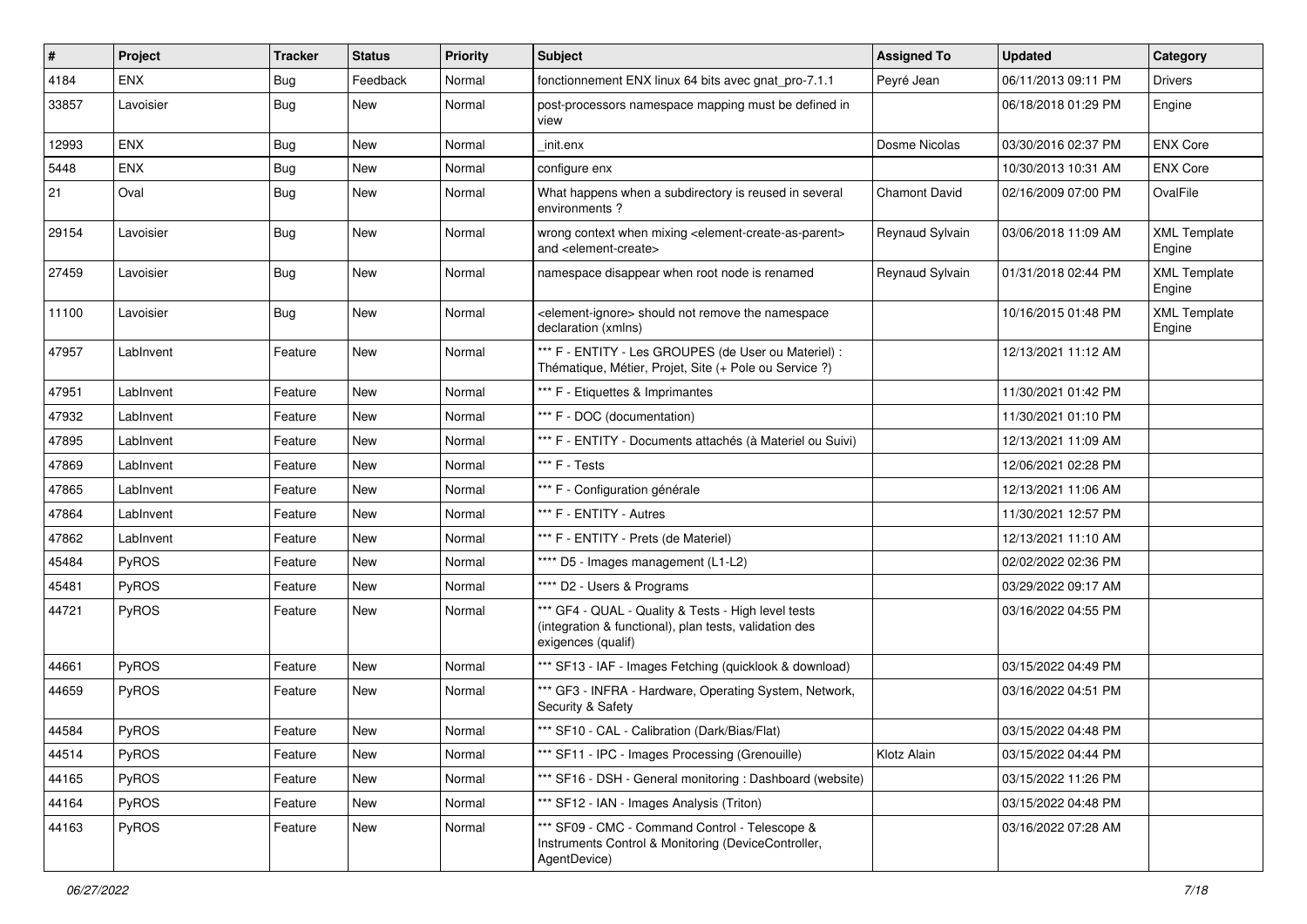| #     | Project           | <b>Tracker</b> | <b>Status</b> | <b>Priority</b> | Subject                                                                                 | <b>Assigned To</b>       | <b>Updated</b>      | Category |
|-------|-------------------|----------------|---------------|-----------------|-----------------------------------------------------------------------------------------|--------------------------|---------------------|----------|
| 44160 | PyROS             | Feature        | New           | Normal          | *** SF07 - PLN - Observation Sequences Planning &<br>Scheduling                         |                          | 03/15/2022 04:46 PM |          |
| 44159 | PyROS             | Feature        | New           | Normal          | *** SF03 - ENV - Environment Monitoring (int/ext,<br>observatory & weather)             |                          | 05/05/2022 09:54 AM |          |
| 44158 | PyROS             | Feature        | New           | Normal          | *** SF06 - ALR - Alerts Management                                                      |                          | 03/15/2022 04:46 PM |          |
| 44154 | <b>PyROS</b>      | Feature        | In progress   | Normal          | *** SF02 - SCP - Scientific Programs Management                                         |                          | 03/29/2022 09:17 AM |          |
| 44153 | PyROS             | Feature        | New           | Normal          | *** SF05 - SEQ - Observation Sequences Management                                       | Koralewski Alexis        | 02/23/2022 10:45 AM |          |
| 44150 | PyROS             | Feature        | In progress   | Normal          | *** SF01 - USR - Users, Roles, and Authorizations<br>Management                         |                          | 03/29/2022 09:14 AM |          |
| 37461 | Lavoisier         | Feature        | New           | Normal          | add support for jdk 11                                                                  |                          | 04/25/2019 01:53 PM |          |
| 37409 | TReqS             | Feature        | New           | Normal          | Statistiques sur les queues dans les logs                                               |                          | 04/11/2019 01:40 PM |          |
| 34801 | Lavoisier         | Feature        | New           | Normal          | add support for attribute @if in element view/variable                                  |                          | 07/31/2018 12:57 PM |          |
| 31881 | Narval Standalone | Feature        | New           | Normal          | Logs de l'instance                                                                      | Théo Le Guen             | 04/24/2018 03:59 PM |          |
| 12975 | <b>PEM</b>        | Feature        | New           | Normal          | pem-sync co_pem                                                                         |                          | 03/24/2016 04:54 PM |          |
| 12974 | <b>PEM</b>        | Feature        | New           | Normal          | pem-sync cp_pem                                                                         |                          | 03/24/2016 04:52 PM |          |
| 12961 | <b>PEM</b>        | Feature        | New           | Normal          | PEM version                                                                             |                          | 03/24/2016 09:03 AM |          |
| 10871 | <b>CLASS</b>      | Feature        | New           | Normal          | <b>Nominal Power</b>                                                                    |                          | 09/10/2015 05:27 PM |          |
| 10273 | <b>PEM</b>        | Feature        | New           | Normal          | Easier configuration process                                                            |                          | 07/01/2015 11:11 AM |          |
| 10255 | <b>CLASS</b>      | Feature        | New           | Normal          | Take into account Load Factor Evolution                                                 | <b>MOUGINOT Baptiste</b> | 06/26/2015 11:33 AM |          |
| 9799  | Lavoisier         | Feature        | New           | Normal          | esxl function missing : add-duration                                                    |                          | 04/30/2015 11:00 AM |          |
| 9789  | <b>CLASS</b>      | Feature        | New           | Normal          | Multi Stream in EQM                                                                     |                          | 04/29/2015 12:12 PM |          |
| 9788  | <b>CLASS</b>      | Feature        | New           | Normal          | Multi Stream in FabricationPlant                                                        |                          | 04/29/2015 12:10 PM |          |
| 9787  | <b>CLASS</b>      | Feature        | New           | Normal          | Multi Stream in FabricationPlant/EQM                                                    |                          | 04/29/2015 12:10 PM |          |
| 9704  | Lavoisier         | Feature        | New           | Normal          | add option --override to lavoisier-upgrade.sh                                           |                          | 04/15/2015 10:07 AM |          |
| 9534  | Pipelet           | Feature        | New           | Normal          | logging of stdout and stderr                                                            |                          | 03/25/2015 02:31 PM |          |
| 9335  | TReqS             | Feature        | Assigned      | Normal          | SIGINT  TERM   HUP                                                                      | Chambon Bernard          | 05/06/2015 08:26 AM |          |
| 8668  | <b>DCOD</b>       | Feature        | New           | Normal          | filterdiff is missing                                                                   |                          | 12/05/2014 06:17 PM |          |
| 8667  | <b>DCOD</b>       | Feature        | New           | Normal          | uuid missing                                                                            |                          | 12/05/2014 06:14 PM |          |
| 8369  | LC2               | Feature        | New           | Normal          | Standardize by relying on GNU getopt instead of proprietary   Lafage Vincent<br>cmdline |                          | 10/27/2014 07:06 PM |          |
| 8262  | Pipelet           | Feature        | New           | Normal          | LocalRepository: recursive search of segment source script                              |                          | 10/19/2014 05:13 PM |          |
| 8132  | Lavoisier         | Feature        | New           | Normal          | support attribute @first-child-attributes in <element></element>                        |                          | 09/30/2014 04:28 PM |          |
| 7811  | Lavoisier         | Feature        | New           | Normal          | support server-side argument validation with XPath                                      |                          | 07/30/2014 05:05 PM |          |
| 7641  | KickSlot          | Feature        | In progress   | Normal          | Procédure perte mot de passe                                                            | Flieller Cyril           | 09/04/2014 02:55 PM |          |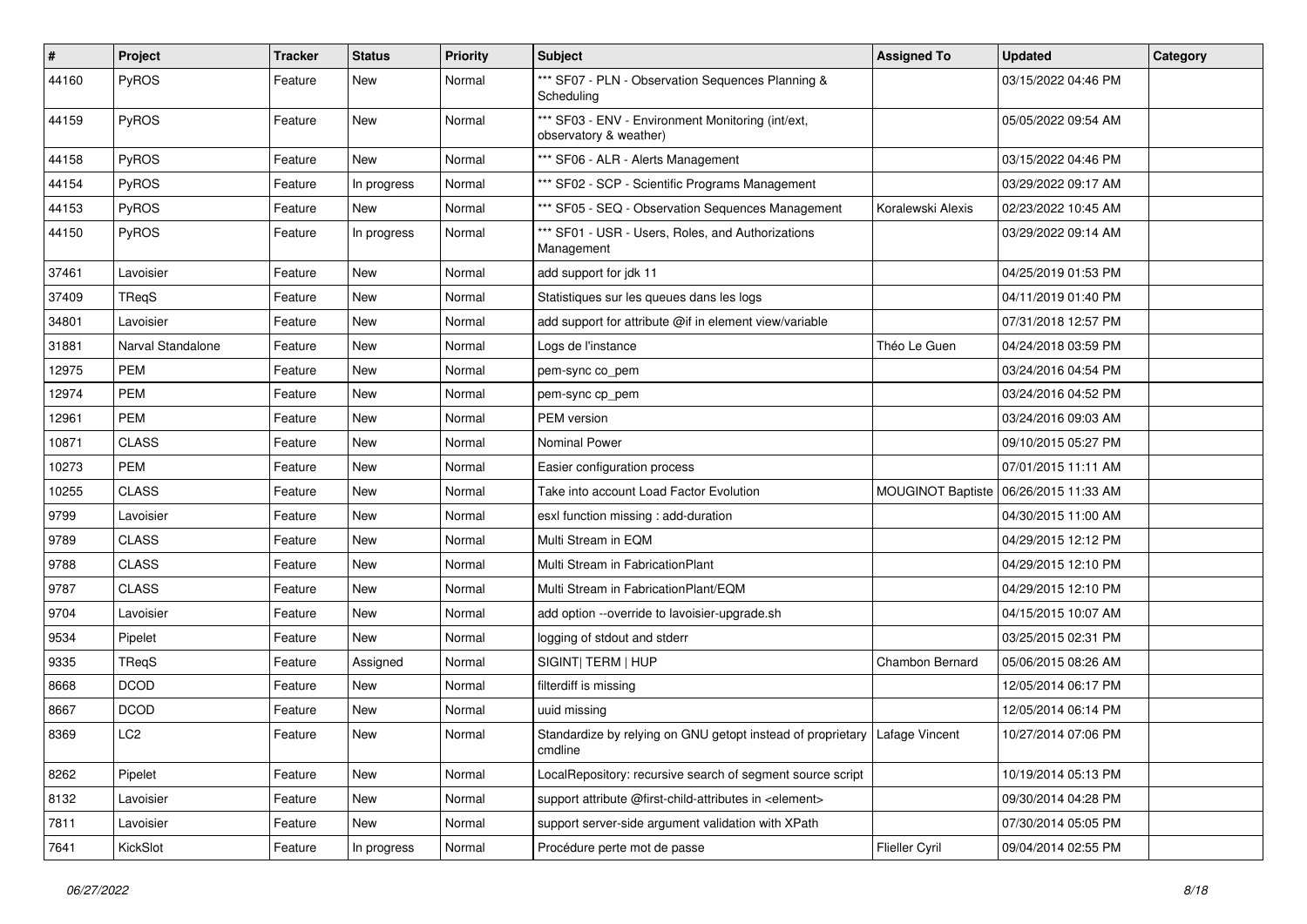| $\pmb{\#}$ | Project                 | <b>Tracker</b> | <b>Status</b> | <b>Priority</b> | Subject                                                                         | <b>Assigned To</b>       | <b>Updated</b>      | Category  |
|------------|-------------------------|----------------|---------------|-----------------|---------------------------------------------------------------------------------|--------------------------|---------------------|-----------|
| 7379       | <b>CLASS</b>            | Feature        | New           | Normal          | FrontEnd                                                                        | <b>MOUGINOT Baptiste</b> | 06/11/2014 11:05 AM |           |
| 7037       | <b>Topology Manager</b> | Feature        | <b>New</b>    | Normal          | Configuration file for TM                                                       |                          | 04/30/2014 03:11 PM |           |
| 6748       | <b>CLASS</b>            | Feature        | New           | Normal          | Charger un parc présimulé à partir du .root                                     |                          | 04/03/2014 11:36 AM |           |
| 5726       | <b>Topology Manager</b> | Feature        | New           | Normal          | Display                                                                         |                          | 01/06/2014 09:21 AM |           |
| 3039       | APCScheduler            | Feature        | <b>New</b>    | Normal          | création de tarball sans exécutable                                             |                          | 07/31/2012 06:11 PM |           |
| 2431       | LC <sub>2</sub>         | Feature        | Assigned      | Normal          | Enforce stricter checks on startup precondition                                 | Lafage Vincent           | 02/03/2012 09:54 PM |           |
| 755        | SphereLib               | Feature        | New           | Normal          | Parallélisation de cat2mask                                                     |                          | 06/14/2010 04:34 PM |           |
| 754        | SphereLib               | Feature        | New           | Normal          | Parallélisation de la routine apodize_mask                                      |                          | 06/14/2010 04:33 PM |           |
| 597        | Oval                    | Feature        | New           | Normal          | YAML comme langage de configuration?                                            |                          | 05/11/2010 01:36 PM |           |
| 520        | TReqS                   | Feature        | <b>New</b>    | Normal          | Communication entre Serveur et Client sans Base de<br>données                   |                          | 03/24/2015 04:37 PM |           |
| 517        | TReaS                   | Feature        | <b>New</b>    | Normal          | Outils d'administation pour Treqs                                               |                          | 03/24/2015 04:29 PM |           |
| 516        | <b>TRegS</b>            | Feature        | New           | Normal          | Désactiver des queues                                                           |                          | 03/24/2015 04:24 PM |           |
| 416        | <b>TReqS</b>            | Feature        | In progress   | Normal          | État drainé pour TReqS                                                          |                          | 03/24/2015 04:04 PM |           |
| 186        | RIsngCons               | Feature        | <b>New</b>    | Normal          | Flood limit                                                                     | <b>Puel Mattieu</b>      | 10/07/2009 01:07 PM |           |
| 11915      | Lavoisier               | Feature        | New           | Normal          | change the parameters of plugin ChartRenderer                                   |                          | 02/05/2016 12:25 PM | Adaptors  |
| 10315      | Lavoisier               | Feature        | New           | Normal          | Index size of IndexedFileCache plugin is limited by the max<br>number of inodes |                          | 07/07/2015 10:12 AM | Adaptors  |
| 9778       | Lavoisier               | Feature        | <b>New</b>    | Normal          | support cookies in HTTPConnector                                                |                          | 04/28/2015 01:39 PM | Adaptors  |
| 9607       | Lavoisier               | Feature        | New           | Normal          | Add SAML 2.0 support in Lavoisier                                               |                          | 04/01/2015 11:32 AM | Adaptors  |
| 9560       | Lavoisier               | Feature        | New           | Normal          | SurroundSerializer should ignore header lines (starting with<br>$\langle$ ?)    |                          | 03/30/2015 10:17 AM | Adaptors  |
| 9559       | Lavoisier               | Feature        | New           | Normal          | develop a TextRenderer plugin                                                   |                          | 03/30/2015 10:15 AM | Adaptors  |
| 9467       | Lavoisier               | Feature        | New           | Normal          | improve flexibility of JSONRenderer                                             |                          | 03/16/2015 01:54 PM | Adaptors  |
| 8260       | Lavoisier               | Feature        | New           | Normal          | develop plugin ElementProcessor                                                 |                          | 10/17/2014 07:10 PM | Adaptors  |
| 8259       | Lavoisier               | Feature        | New           | Normal          | support parameter "renderer" in ZipRenderer and<br><b>GZipRenderer</b>          |                          | 10/17/2014 07:08 PM | Adaptors  |
| 8240       | Lavoisier               | Feature        | New           | Normal          | LDAPConnector/LDIFSerializer should generate data in<br><b>DSML</b> format      |                          | 10/15/2014 06:02 PM | Adaptors  |
| 7649       | Lavoisier               | Feature        | New           | Normal          | develop a XMLTemplateProcessor plugin                                           |                          | 07/04/2014 05:52 PM | Adaptors  |
| 9622       | Lavoisier               | Feature        | New           | Normal          | add links to fallback views into view "dependencies"                            |                          | 04/01/2015 06:19 PM | Console   |
| 7464       | Lavoisier               | Feature        | New           | Normal          | replace XSL with HTML template in web console                                   |                          | 06/17/2014 04:55 PM | Console   |
| 7325       | Lavoisier               | Feature        | New           | Normal          | support filtering dependencies graph by categories                              |                          | 06/04/2014 05:14 PM | Console   |
| 35044      | operations-portal-users | Feature        | New           | Normal          | New ROD dashboard                                                               |                          | 09/20/2018 10:42 AM | Dashboard |
| 8645       | ROD-DASHBOARD           | Feature        | In progress   | Normal          | ROD dashboard: only verify when closing ticket                                  |                          | 04/21/2021 12:52 PM | Dashboard |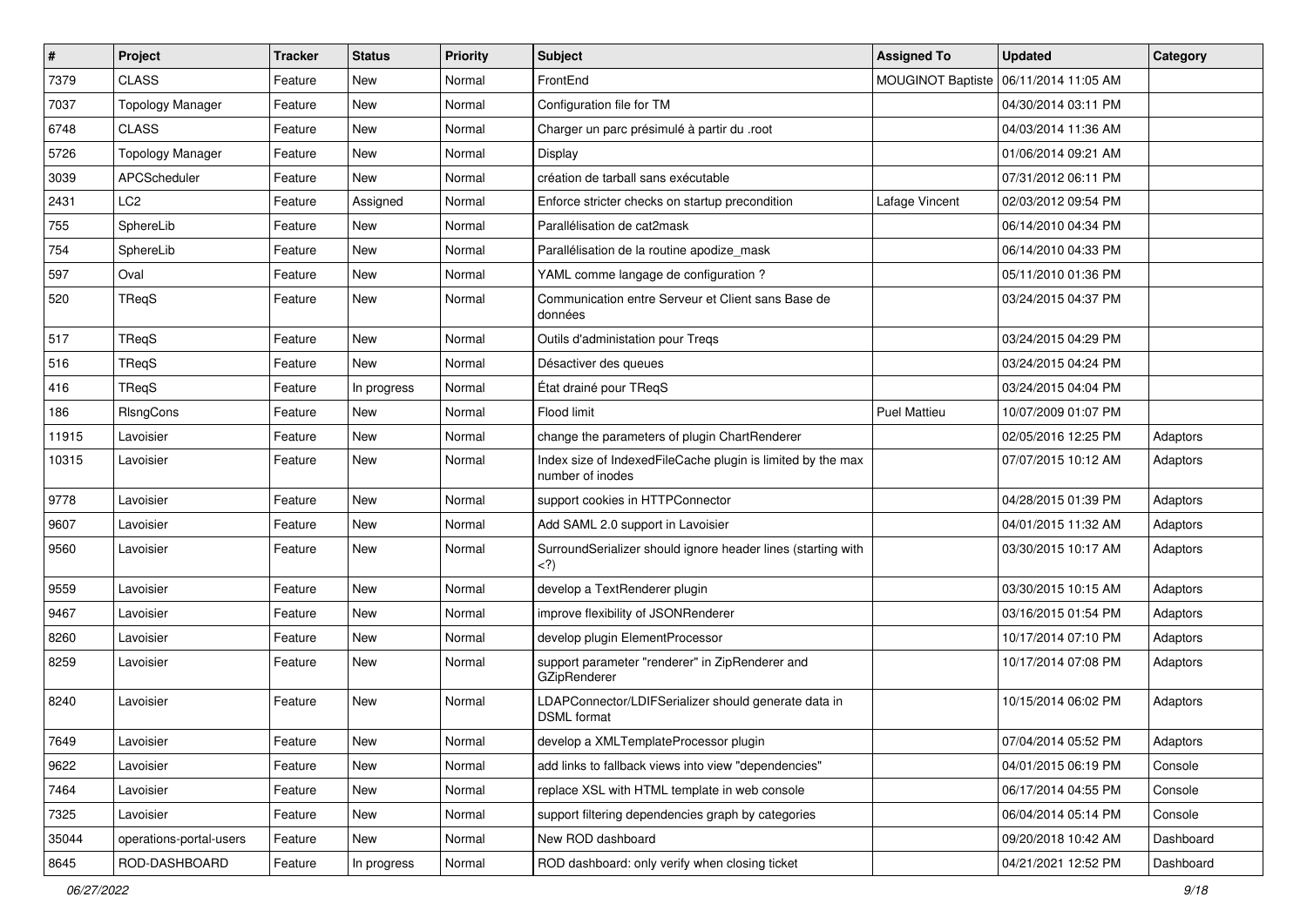| $\sharp$ | Project                 | Tracker | <b>Status</b> | <b>Priority</b> | <b>Subject</b>                                                                                         | <b>Assigned To</b>       | <b>Updated</b>      | Category                       |
|----------|-------------------------|---------|---------------|-----------------|--------------------------------------------------------------------------------------------------------|--------------------------|---------------------|--------------------------------|
| 33       | Oval                    | Feature | New           | Normal          | Support for gzipped ref files                                                                          | <b>Chamont David</b>     | 02/16/2009 07:23 PM | Diff command                   |
| 35       | Oval                    | Feature | <b>New</b>    | Normal          | Give less importance to the build step                                                                 | <b>Chamont David</b>     | 02/16/2009 07:41 PM | Documentation                  |
| 27576    | Lavoisier               | Feature | New           | Normal          | add a parameter "priority" on WhenCreatedTrigger                                                       |                          | 02/02/2018 03:18 PM | Engine                         |
| 27570    | Lavoisier               | Feature | New           | Normal          | Notified Trigger should bypass attribute @ignore-during                                                |                          | 02/02/2018 03:05 PM | Engine                         |
| 9624     | Lavoisier               | Feature | New           | Normal          | when cache is empty and being built, user queries should<br>be waiting for it rather than failing      |                          | 04/01/2015 06:30 PM | Engine                         |
| 9564     | Lavoisier               | Feature | <b>New</b>    | Normal          | reorganize <pre-renderer> section</pre-renderer>                                                       |                          | 03/30/2015 10:37 AM | Engine                         |
| 9562     | Lavoisier               | Feature | New           | Normal          | re-implement <pre-renderers> in streaming mode</pre-renderers>                                         |                          | 03/30/2015 10:32 AM | Engine                         |
| 8405     | Lavoisier               | Feature | New           | Normal          | implement XPath function choose_not_null(arg1, arg2)                                                   |                          | 10/30/2014 02:21 PM | Engine                         |
| 8404     | Lavoisier               | Feature | <b>New</b>    | Normal          | support parameters in <pre-renderers></pre-renderers>                                                  |                          | 10/30/2014 11:03 AM | Engine                         |
| 8258     | Lavoisier               | Feature | New           | Normal          | add attribute @default to <renderers></renderers>                                                      |                          | 10/17/2014 07:07 PM | Engine                         |
| 8241     | Lavoisier               | Feature | New           | Normal          | improve dropdown list of view "form"                                                                   |                          | 10/15/2014 06:05 PM | Engine                         |
| 7619     | Lavoisier               | Feature | New           | Normal          | replace @INCLUDES with #include in properties files                                                    |                          | 07/04/2014 11:17 AM | Engine                         |
| 8693     | <b>ENX</b>              | Feature | New           | Normal          | sauver log_level                                                                                       |                          | 12/09/2014 03:54 PM | <b>ENX Core</b>                |
| 659      | <b>ENX</b>              | Feature | <b>New</b>    | Normal          | Gestion des arbres DOM                                                                                 |                          | 01/16/2013 11:33 AM | <b>ENX Core</b>                |
| 7486     | Topology Manager        | Feature | New           | Normal          | Modification of information                                                                            |                          | 06/19/2014 02:41 PM | <b>GUI</b>                     |
| 7483     | Topology Manager        | Feature | New           | Normal          | Protect modification                                                                                   |                          | 06/19/2014 02:27 PM | <b>GUI</b>                     |
| 7072     | Topology Manager        | Feature | Feedback      | Normal          | name main detector                                                                                     | Michelagnoli<br>Caterina | 05/12/2014 01:59 PM | <b>GUI</b>                     |
| 7036     | <b>Topology Manager</b> | Feature | <b>New</b>    | Normal          | Adding window to choose experiment                                                                     | Legay Eric               | 04/30/2014 03:12 PM | <b>GUI</b>                     |
| 7463     | Lavoisier               | Feature | New           | Normal          | add attribute tpl:url.                                                                                 |                          | 06/17/2014 04:54 PM | <b>HTML Template</b><br>Engine |
| 34       | Oval                    | Feature | <b>New</b>    | Normal          | Extend input/output control                                                                            | <b>Chamont David</b>     | 02/16/2009 07:27 PM | Implementation                 |
| 923      | Oval                    | Feature | New           | Normal          | oval reset                                                                                             | Chamont David            | 09/20/2010 05:16 PM | Other                          |
| 35045    | operations-portal-users | Feature | New           | Normal          | Tasks for the release                                                                                  |                          | 09/20/2018 10:48 AM | <b>Others</b>                  |
| 31       | Oval                    | Feature | New           | Normal          | Apply a command to a subdirectory subset?                                                              | <b>Chamont David</b>     | 02/16/2009 07:14 PM | Run command                    |
| 32928    | Lavoisier               | Feature | New           | Normal          | support enumeration in route properties                                                                |                          | 05/18/2018 02:23 PM | Service                        |
| 26907    | Lavoisier               | Feature | <b>New</b>    | Normal          | implement XPath function format-number()                                                               |                          | 01/10/2018 03:18 PM | <b>XML Template</b><br>Engine  |
| 9563     | Lavoisier               | Feature | New           | Normal          | support <elements-ignore> into <element-create-as-parent></element-create-as-parent></elements-ignore> |                          | 03/30/2015 10:30 AM | <b>XML Template</b><br>Engine  |
| 8817     | Lavoisier               | Feature | New           | Normal          | develop a XML template optimizer                                                                       |                          | 12/19/2014 05:10 PM | <b>XML Template</b><br>Engine  |
| 8261     | Lavoisier               | Feature | New           | Normal          | support attribute @out-xpath on <element></element>                                                    |                          | 10/17/2014 07:15 PM | <b>XML Template</b><br>Engine  |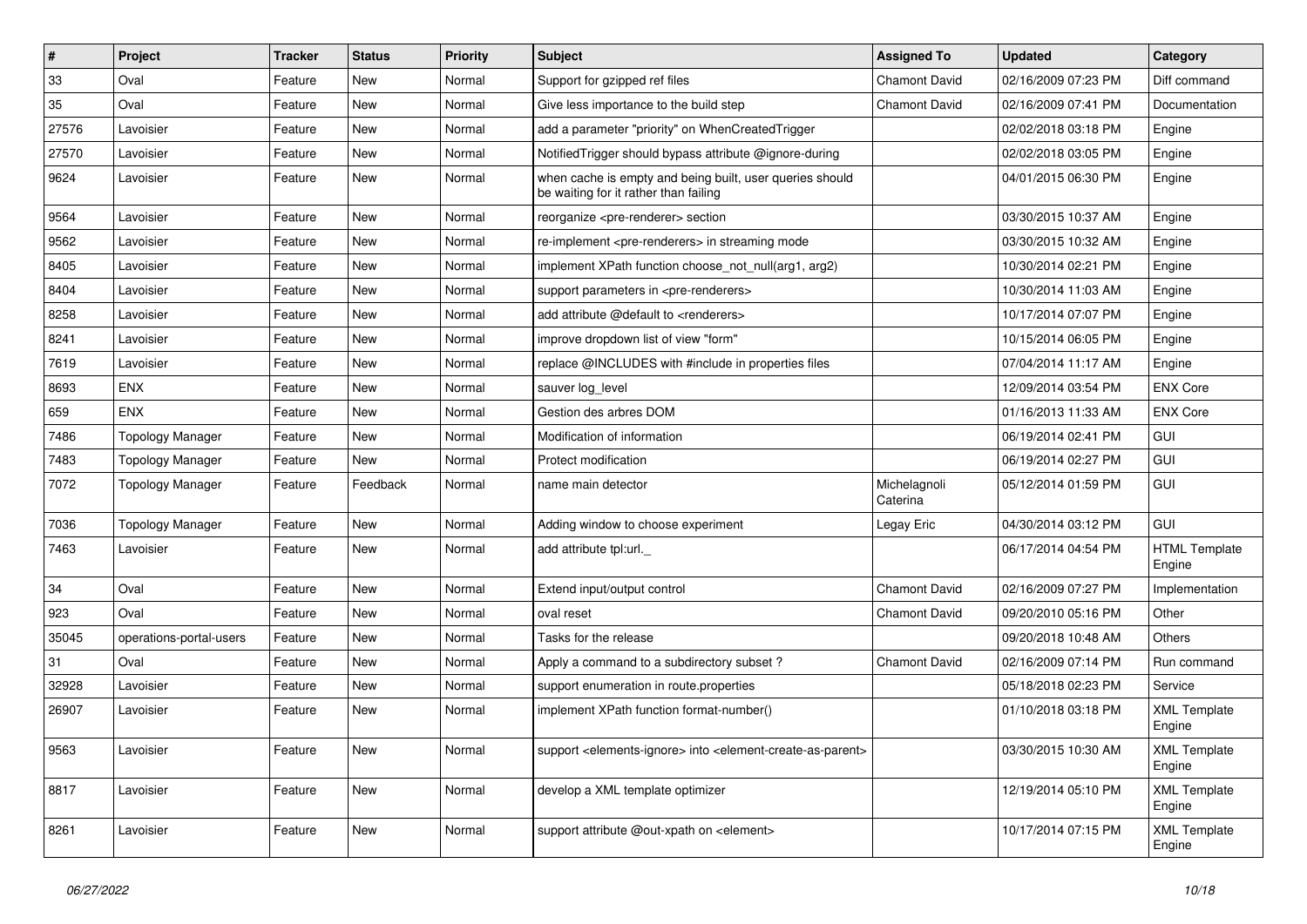| $\pmb{\#}$ | Project                 | <b>Tracker</b> | <b>Status</b> | <b>Priority</b> | <b>Subject</b>                                     | <b>Assigned To</b> | <b>Updated</b>      | Category                      |
|------------|-------------------------|----------------|---------------|-----------------|----------------------------------------------------|--------------------|---------------------|-------------------------------|
| 8172       | Lavoisier               | Feature        | New           | Normal          | support XPath function append()                    |                    | 10/06/2014 10:43 AM | <b>XML Template</b><br>Engine |
| 35994      | IN2P3-Forge             | Support        | New           | Normal          | Synchronisation demandée pour un serveur Mercurial |                    | 01/11/2019 03:10 PM |                               |
| 16628      | CC-IN2P3                | Support        | New           | Normal          | Sèche cheveux dans le vestiaire                    |                    | 01/12/2017 02:37 PM |                               |
| 10065      | <b>CLASS</b>            | Support        | New           | Normal          | Multi-Threading in CLASS                           |                    | 06/05/2015 11:30 AM |                               |
| 9491       | JEM-EUSO                | Support        | New           | Normal          | need to access also to AWG Euso balloon documents  |                    | 03/18/2015 03:36 PM |                               |
| 7041       | <b>Topology Manager</b> | Support        | New           | Normal          | Sub repositories                                   |                    | 04/30/2014 03:52 PM |                               |
| 5838       | <b>AGATA DAQ</b>        | Support        | New           | Normal          | /agatadisks                                        | Aubert Yann        | 01/17/2014 06:07 PM |                               |
| 5590       | <b>SIMGRID</b>          | Support        | Assigned      | Normal          | Create msg_storage_management group in DOXYGEN ?!  | Veyre Pierre       | 11/29/2013 10:20 AM |                               |
| 7039       | <b>Topology Manager</b> | Support        | Feedback      | Normal          | Updating doc                                       | Legay Eric         | 05/06/2014 01:32 PM | Core TM                       |
| 5051       | Lavoisier               | Support        | New           | Normal          | Explain cache trigger workflow                     | Lequeux Olivier    | 09/13/2013 10:36 AM | Doc                           |
| 8327       | <b>AGATA DAQ</b>        | Support        | Feedback      | Normal          | Adding VAMOS configuration file                    | Saillant Frédéric  | 10/24/2014 01:05 PM | GCC                           |
| 49994      | PyROS                   | Task           | In progress   | Normal          | SP export (list & 1)                               | Koralewski Alexis  | 03/29/2022 09:17 AM |                               |
| 49945      | <b>GRAND</b>            | Task           | New           | Normal          | WP 11: improvement dating of events                | voisin vincent     | 03/22/2022 02:31 PM |                               |
| 49944      | <b>GRAND</b>            | Task           | New           | Normal          | WP 10.3: data analysis                             |                    | 03/18/2022 04:45 PM |                               |
| 49943      | <b>GRAND</b>            | Task           | New           | Normal          | WP 10.2: data taking                               |                    | 03/18/2022 04:45 PM |                               |
| 49942      | <b>GRAND</b>            | Task           | <b>New</b>    | Normal          | WP 10.1: deployment                                |                    | 03/18/2022 04:45 PM |                               |
| 49941      | <b>GRAND</b>            | Task           | New           | Normal          | WP 10: GP 300 setup                                |                    | 03/18/2022 04:45 PM |                               |
| 49940      | <b>GRAND</b>            | Task           | <b>New</b>    | Normal          | WP 9.5: data analysis                              |                    | 03/18/2022 03:35 PM |                               |
| 49939      | <b>GRAND</b>            | Task           | New           | Normal          | WP 9.4: data taking                                |                    | 06/23/2022 08:19 PM |                               |
| 49938      | <b>GRAND</b>            | Task           | <b>New</b>    | Normal          | WP 9.3: deployment commissioning                   |                    | 03/18/2022 03:27 PM |                               |
| 49937      | <b>GRAND</b>            | Task           | <b>New</b>    | Normal          | WP 9.2: production detector adaptation             |                    | 03/18/2022 03:32 PM |                               |
| 49936      | <b>GRAND</b>            | Task           | New           | Normal          | WP 9.1: detector design adaptation                 |                    | 03/21/2022 03:18 PM |                               |
| 49935      | <b>GRAND</b>            | Task           | New           | Normal          | WP 9: Nançay setup                                 |                    | 03/18/2022 12:20 AM |                               |
| 49934      | <b>GRAND</b>            | Task           | New           | Normal          | WP 8.3: trigger evaluation                         |                    | 03/21/2022 10:28 AM |                               |
| 49933      | <b>GRAND</b>            | Task           | New           | Normal          | WP 8.2: final reconstruction                       |                    | 03/18/2022 04:39 PM |                               |
| 49932      | <b>GRAND</b>            | Task           | New           | Normal          | WP 8.1: SLT info definition                        |                    | 03/18/2022 04:39 PM |                               |
| 49931      | <b>GRAND</b>            | Task           | <b>New</b>    | Normal          | WP 8: data reconstruction study                    |                    | 03/21/2022 10:28 AM |                               |
| 49930      | GRAND                   | Task           | New           | Normal          | WP 7: second level trigger (SLT)                   |                    | 03/21/2022 10:28 AM |                               |
| 49929      | <b>GRAND</b>            | Task           | New           | Normal          | WP 6.4: frontend implementation                    |                    | 04/14/2022 02:24 PM |                               |
| 49928      | <b>GRAND</b>            | Task           | New           | Normal          | WP 6.3: testbench                                  |                    | 06/24/2022 12:58 PM |                               |
| 49927      | <b>GRAND</b>            | Task           | New           | Normal          | WP 6.2: analytical method                          |                    | 06/24/2022 12:41 PM |                               |
| 49926      | GRAND                   | Task           | New           | Normal          | WP 6.1: neuronal network method                    |                    | 03/21/2022 01:40 PM |                               |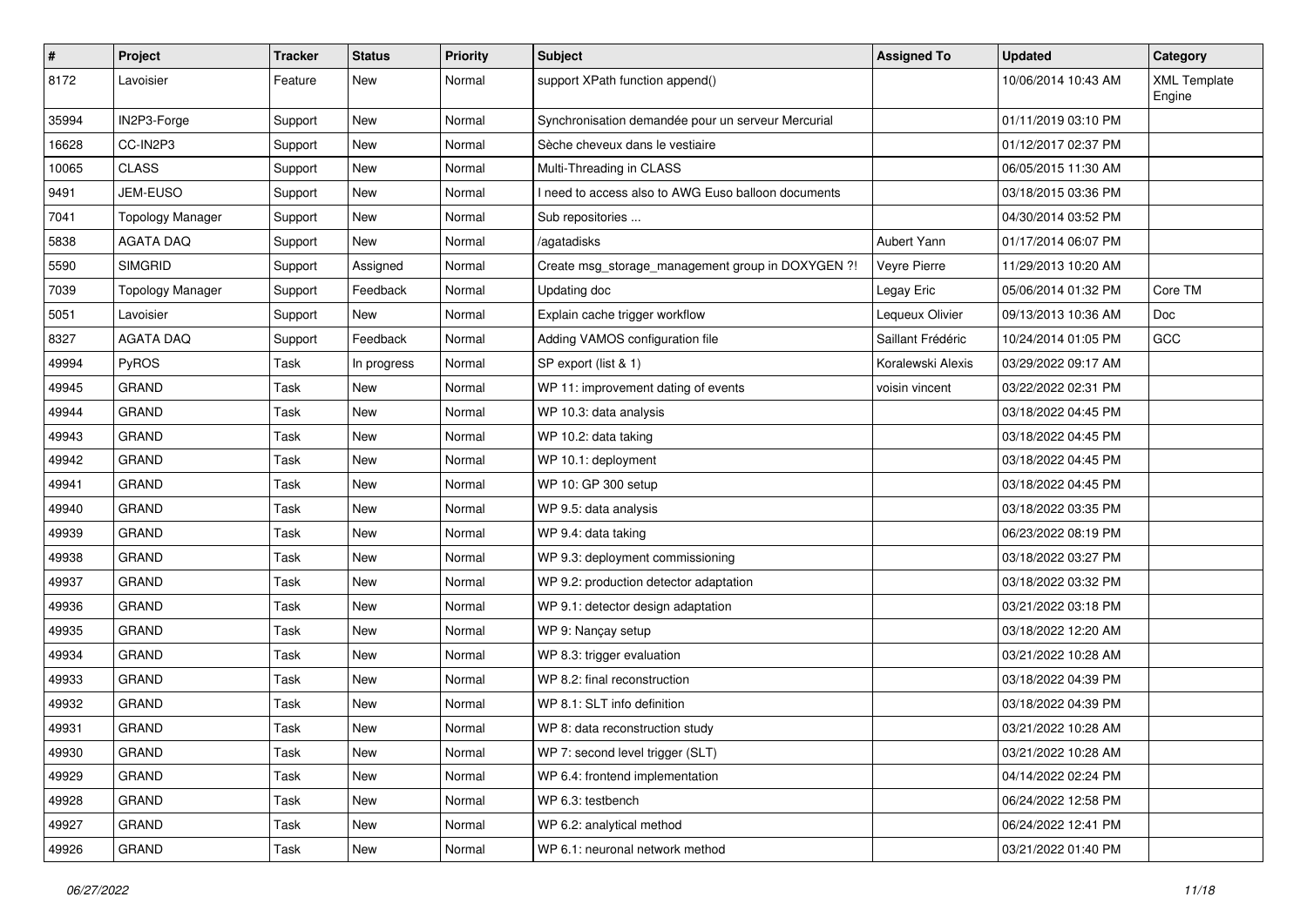| $\sharp$ | Project      | <b>Tracker</b> | <b>Status</b> | <b>Priority</b> | Subject                                                | <b>Assigned To</b> | <b>Updated</b>      | Category |
|----------|--------------|----------------|---------------|-----------------|--------------------------------------------------------|--------------------|---------------------|----------|
| 49925    | <b>GRAND</b> | Task           | New           | Normal          | WP 6: first level trigger (FLT)                        |                    | 03/21/2022 10:28 AM |          |
| 49924    | <b>GRAND</b> | Task           | New           | Normal          | WP 5.2: noise event selection                          |                    | 03/18/2022 05:13 PM |          |
| 49923    | GRAND        | Task           | New           | Normal          | WP 5.5: EAS selection                                  |                    | 03/18/2022 05:13 PM |          |
| 49922    | <b>GRAND</b> | Task           | New           | Normal          | WP 5.4: reconstruction                                 |                    | 03/18/2022 05:13 PM |          |
| 49921    | <b>GRAND</b> | Task           | New           | Normal          | WP 5.3: calibration                                    |                    | 03/18/2022 05:13 PM |          |
| 49919    | <b>GRAND</b> | Task           | New           | Normal          | WP 5.1: data taking                                    |                    | 03/18/2022 05:13 PM |          |
| 49918    | <b>GRAND</b> | Task           | New           | Normal          | WP 5: GP 13/100 experimental DB analysis               |                    | 03/18/2022 05:13 PM |          |
| 49917    | <b>GRAND</b> | Task           | New           | Normal          | WP 4.2: validation                                     |                    | 03/18/2022 03:08 PM |          |
| 49916    | <b>GRAND</b> | Task           | New           | Normal          | WP 4.1: production, storing & management               |                    | 03/18/2022 03:06 PM |          |
| 49915    | <b>GRAND</b> | Task           | New           | Normal          | WP 4: Creating GRAND simulation                        |                    | 03/18/2022 12:20 AM |          |
| 49914    | <b>GRAND</b> | Task           | New           | Normal          | WP 3.4: code distribution, software env.               |                    | 06/24/2022 01:41 PM |          |
| 49912    | <b>GRAND</b> | Task           | New           | Normal          | WP 3.3: manage software infra : CI, quality, DB engine |                    | 03/18/2022 03:03 PM |          |
| 49911    | <b>GRAND</b> | Task           | New           | Normal          | WP 3.2: calibration monotoring DB                      |                    | 03/18/2022 05:13 PM |          |
| 49910    | <b>GRAND</b> | Task           | New           | Normal          | WP 3.1: manage data event DB                           |                    | 06/24/2022 01:55 PM |          |
| 49909    | <b>GRAND</b> | Task           | New           | Normal          | WP 3: software infra and database                      |                    | 06/24/2022 01:48 PM |          |
| 49908    | GRAND        | Task           | New           | Normal          | WP 1.3 : LPNHE WP coordination                         | Martineau Olivier  | 03/20/2022 05:35 PM |          |
| 49906    | <b>GRAND</b> | Task           | New           | Normal          | WP 1.1: finance                                        |                    | 03/18/2022 05:13 PM |          |
| 49905    | <b>GRAND</b> | Task           | New           | Normal          | WP 1: GRAND management                                 |                    | 03/18/2022 05:13 PM |          |
| 49904    | <b>GRAND</b> | Task           | New           | Normal          | WP 2.9: detector monotoring                            |                    | 03/18/2022 05:13 PM |          |
| 49903    | <b>GRAND</b> | Task           | New           | Normal          | WP 2.8: detector calibration                           |                    | 03/18/2022 05:13 PM |          |
| 49902    | <b>GRAND</b> | Task           | New           | Normal          | WP 2.7: code quality and documentation                 | Colley Jean-Marc   | 03/18/2022 05:13 PM |          |
| 49901    | <b>GRAND</b> | Task           | New           | Normal          | WP 2.6: common tools                                   |                    | 03/18/2022 05:13 PM |          |
| 49900    | GRAND        | Task           | New           | Normal          | WP 2.5: reconstruction method                          |                    | 03/18/2022 02:57 PM |          |
| 49899    | <b>GRAND</b> | Task           | New           | Normal          | WP 2.4: antenna network simulation                     |                    | 06/24/2022 02:48 PM |          |
| 49898    | <b>GRAND</b> | Task           | New           | Normal          | WP 2.3: unit detector modeling and coding              |                    | 06/24/2022 02:11 PM |          |
| 49897    | <b>GRAND</b> | Task           | New           | Normal          | WP 2.2: input output format fie                        |                    | 03/18/2022 12:22 AM |          |
| 49896    | <b>GRAND</b> | Task           | <b>New</b>    | Normal          | WP 2.1: software architecture and optimization         |                    | 03/18/2022 05:13 PM |          |
| 49895    | GRAND        | Task           | New           | Normal          | WP 2: GRANDLIB modelization and software               |                    | 06/24/2022 02:48 PM |          |
| 49890    | <b>PyROS</b> | Task           | New           | Normal          | Global Start & Stop (safe)                             |                    | 03/16/2022 04:52 PM |          |
| 49889    | PyROS        | Task           | New           | Normal          | Backup                                                 |                    | 03/16/2022 04:49 PM |          |
| 49888    | PyROS        | Task           | New           | Normal          | Firewall                                               |                    | 03/16/2022 04:48 PM |          |
| 49887    | PyROS        | Task           | New           | Normal          | Hardware                                               |                    | 03/16/2022 04:47 PM |          |
| 49886    | PyROS        | Task           | New           | Normal          | System watch (Nagios, )                                |                    | 03/16/2022 04:47 PM |          |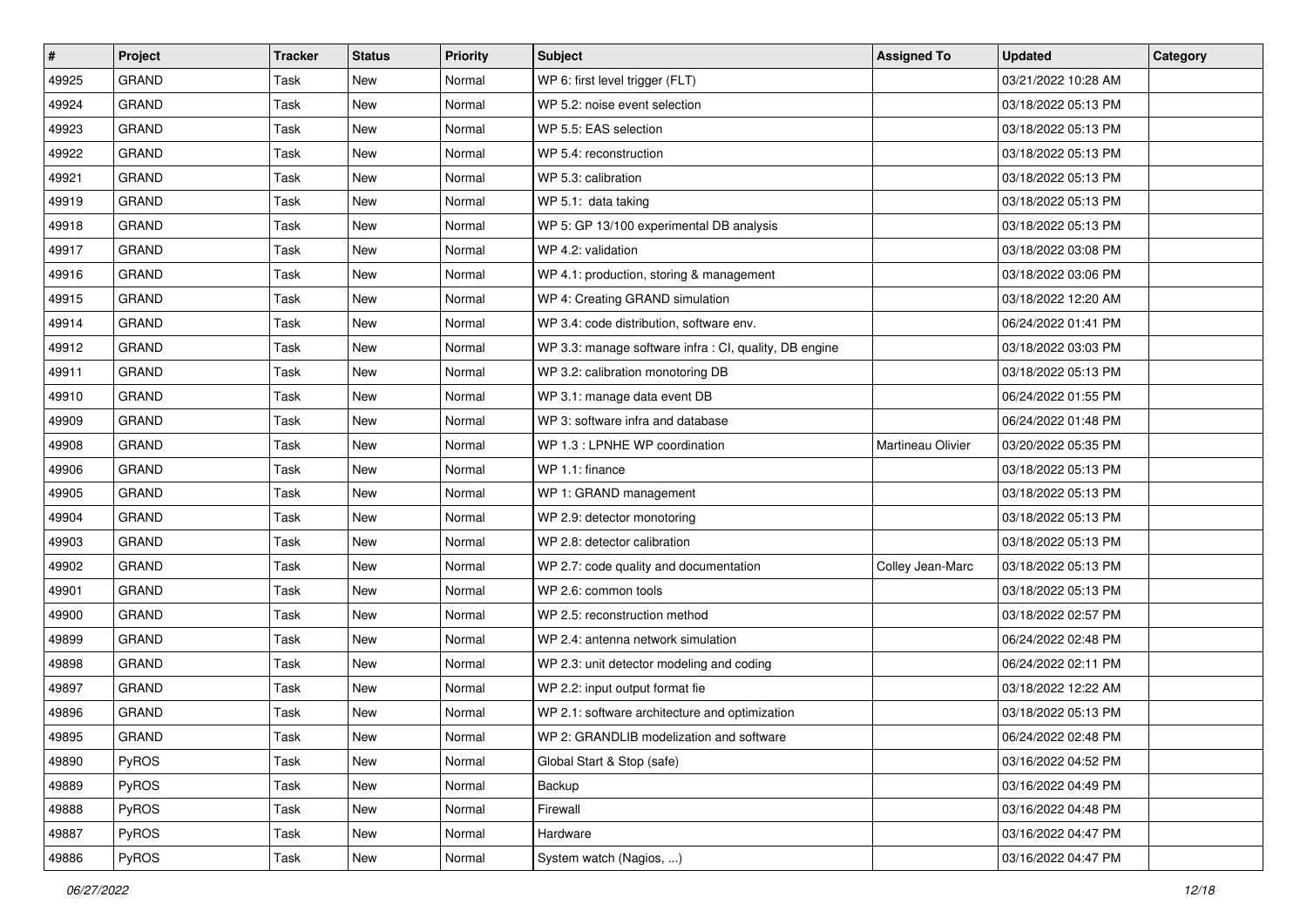| #     | <b>Project</b> | <b>Tracker</b> | <b>Status</b> | <b>Priority</b> | <b>Subject</b>                                                                           | <b>Assigned To</b> | <b>Updated</b>      | Category |
|-------|----------------|----------------|---------------|-----------------|------------------------------------------------------------------------------------------|--------------------|---------------------|----------|
| 49885 | PyROS          | Task           | New           | Normal          | Network                                                                                  |                    | 03/16/2022 04:46 PM |          |
| 49878 | PyROS          | Task           | New           | Normal          | SF02-SCP integration - Lancement auto de l'agent de<br>gestion du SP lifecycle           |                    | 03/16/2022 10:37 AM |          |
| 49876 | PyROS          | Task           | New           | Normal          | Guitastro integration                                                                    |                    | 03/16/2022 07:28 AM |          |
| 49875 | PyROS          | Task           | New           | Normal          | (classic) Installation Guitastro & dependencies                                          |                    | 03/16/2022 07:27 AM |          |
| 49874 | PyROS          | Task           | New           | Normal          | (docker) Installation Guitastro & dependencies                                           |                    | 03/16/2022 07:26 AM |          |
| 49872 | PyROS          | Task           | New           | Normal          | Restauration de la config par défaut                                                     |                    | 03/15/2022 11:10 PM |          |
| 49871 | <b>PyROS</b>   | Task           | New           | Normal          | Config par défaut (à définir)                                                            |                    | 03/15/2022 11:11 PM |          |
| 49870 | PyROS          | Task           | New           | Normal          | Config générale : logo, pagination, couleurs, options<br>générales, options par feature, |                    | 03/15/2022 11:11 PM |          |
| 49546 | PyROS          | Task           | In progress   | Normal          | Documentation (pyros_api)                                                                | Koralewski Alexis  | 02/24/2022 02:33 PM |          |
| 49545 | PyROS          | Task           | In progress   | Normal          | Script development (pyros_api)                                                           | Koralewski Alexis  | 02/24/2022 02:33 PM |          |
| 49543 | PyROS          | Task           | New           | Normal          | Users View (list & 1)                                                                    |                    | 02/23/2022 06:06 PM |          |
| 49541 | PyROS          | Task           | New           | Normal          | API REST (scripting du website via script pyros_api.py)                                  | Koralewski Alexis  | 03/15/2022 11:26 PM |          |
| 49478 | PyROS          | Task           | New           | Normal          | Test                                                                                     | Koralewski Alexis  | 02/22/2022 12:25 PM |          |
| 49272 | <b>PyROS</b>   | Task           | In progress   | Normal          | Tooltips                                                                                 | Koralewski Alexis  | 02/17/2022 01:59 PM |          |
| 49262 | PyROS          | Task           | In progress   | Normal          | Sequence Validation                                                                      |                    | 02/03/2022 02:50 PM |          |
| 49258 | PyROS          | Task           | In progress   | Normal          | from IMPORT (upload) Seq (from yaml file)                                                | Koralewski Alexis  | 02/23/2022 12:02 PM |          |
| 49253 | PyROS          | Task           | New           | Normal          | READ 1 & list                                                                            |                    | 02/21/2022 03:21 PM |          |
| 49252 | PyROS          | Task           | New           | Normal          | WEB FORM                                                                                 |                    | 02/17/2022 01:59 PM |          |
| 49251 | PyROS          | Task           | New           | Normal          | Test                                                                                     | Koralewski Alexis  | 02/22/2022 02:59 PM |          |
| 49250 | PyROS          | Task           | New           | Normal          | <b>CREATE/UPDATE Sequence</b>                                                            |                    | 02/23/2022 12:02 PM |          |
| 49249 | PyROS          | Task           | In progress   | Normal          | General Menu for this feature                                                            |                    | 02/03/2022 09:39 AM |          |
| 49247 | <b>PyROS</b>   | Task           | New           | Normal          | State diagram (doc)                                                                      |                    | 02/03/2022 09:34 AM |          |
| 49246 | PyROS          | Task           | <b>New</b>    | Normal          | Sequence Lifecycle (status)                                                              |                    | 02/03/2022 09:34 AM |          |
| 49228 | PyROS          | Task           | In progress   | Normal          | Correction de l'orientation de l'image (est à gauche, nord en   Klotz Alain<br>haut)     |                    | 02/02/2022 02:56 PM |          |
| 49227 | PyROS          | Task           | New           | Normal          | Corrections cosmétiques (de pixels)                                                      | Klotz Alain        | 02/02/2022 02:19 PM |          |
| 49226 | PyROS          | Task           | In progress   | Normal          | Correction de l'image par le flat                                                        | Klotz Alain        | 02/02/2022 02:56 PM |          |
| 49225 | PyROS          | Task           | In progress   | Normal          | Correction de l'image par le dark (+ bias)                                               | Klotz Alain        | 02/02/2022 02:56 PM |          |
| 49224 | PyROS          | Task           | New           | Normal          | Choisir le bias, le flat, et le dark (en fn des metadata)                                | Klotz Alain        | 02/02/2022 02:19 PM |          |
| 49223 | <b>PyROS</b>   | Task           | In progress   | Normal          | Groupes                                                                                  | Klotz Alain        | 02/02/2022 02:38 PM |          |
| 49222 | PyROS          | Task           | In progress   | Normal          | Traitement d'un groupe d'images : début et fin de groupe                                 | Klotz Alain        | 02/02/2022 02:38 PM |          |
| 49221 | PyROS          | Task           | In progress   | Normal          | Recup metadata de l'image (dans la BD)                                                   | Klotz Alain        | 02/02/2022 02:38 PM |          |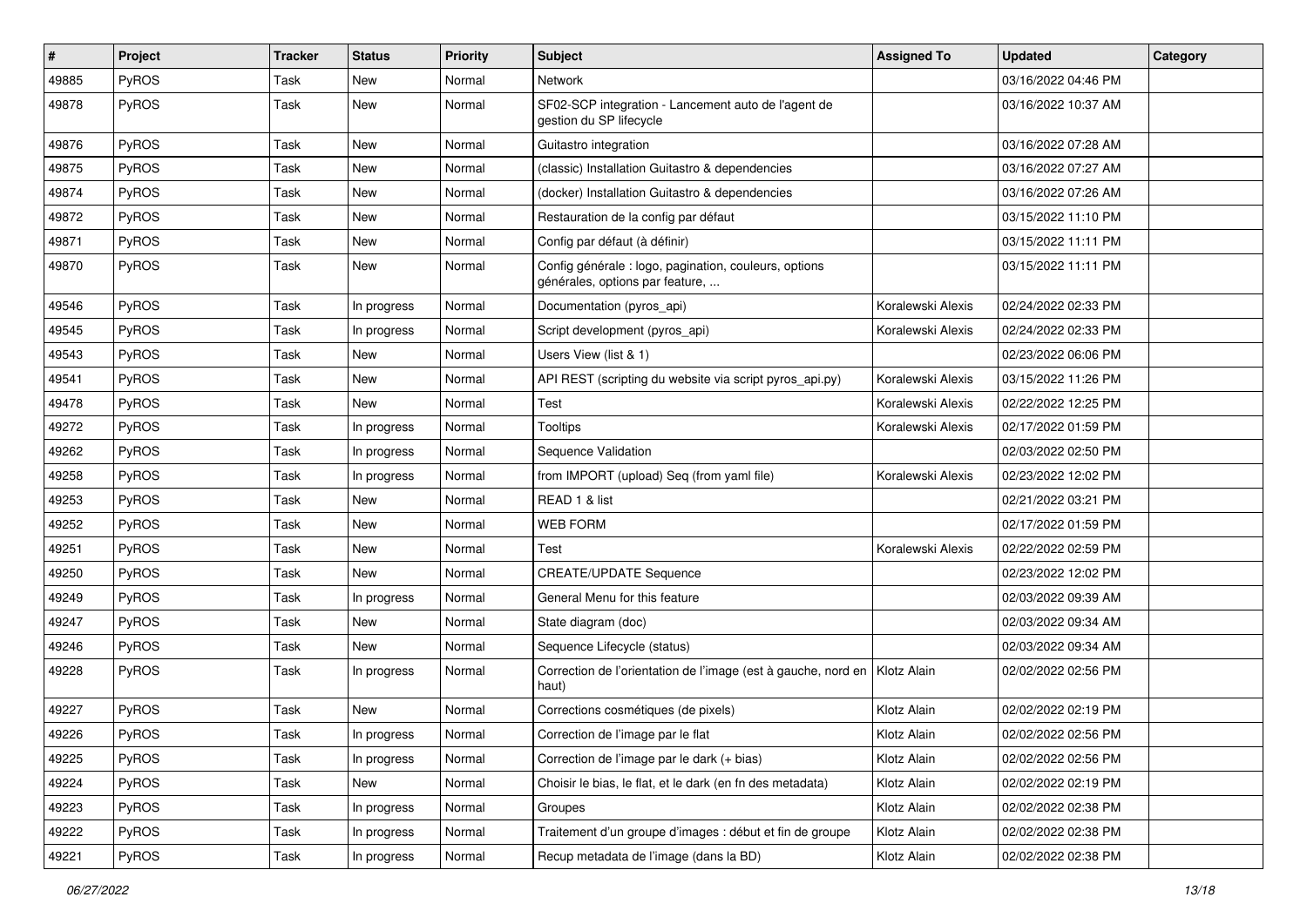| #     | Project      | <b>Tracker</b> | <b>Status</b> | <b>Priority</b> | <b>Subject</b>                                                                                                                           | <b>Assigned To</b> | <b>Updated</b>      | Category |
|-------|--------------|----------------|---------------|-----------------|------------------------------------------------------------------------------------------------------------------------------------------|--------------------|---------------------|----------|
| 49220 | PyROS        | Task           | In progress   | Normal          | Récup en-tête                                                                                                                            | Klotz Alain        | 02/02/2022 02:38 PM |          |
| 49219 | PyROS        | Task           | In progress   | Normal          | Nouvelle image                                                                                                                           | Klotz Alain        | 02/02/2022 02:38 PM |          |
| 49218 | PyROS        | Task           | In progress   | Normal          | Détection des nouvelles images produites (système<br>asynchrone sur l'acquisition)                                                       | Klotz Alain        | 02/02/2022 02:38 PM |          |
| 49217 | PyROS        | Task           | New           | Normal          | 5 - (L2) Critères de qualité d'image (+ json QUAL)                                                                                       | Klotz Alain        | 02/02/2022 02:37 PM |          |
| 49216 | <b>PyROS</b> | Task           | <b>New</b>    | Normal          | 4 - (L1c) - Combinaison d'images                                                                                                         | Klotz Alain        | 02/02/2022 02:36 PM |          |
| 49215 | PyROS        | Task           | In progress   | Normal          | 3 - (L1b) - Reconnaissance du champ (lien entre pixels et<br>coord célestes) (+ json CATA)                                               | Klotz Alain        | 02/02/2022 02:36 PM |          |
| 49214 | PyROS        | Task           | In progress   | Normal          | 2 - (L1a) - Pré-traitement de chaque image (dans l'ordre)<br>(fits RAW => fits CAL)                                                      | Klotz Alain        | 02/02/2022 02:42 PM |          |
| 49213 | PyROS        | Task           | In progress   | Normal          | 1 - (L0) - Récupération et organisation des images L0<br>(RAW fits)                                                                      | Klotz Alain        | 02/02/2022 02:42 PM |          |
| 49210 | PyROS        | Task           | New           | Normal          | <b>CONFIGURATION GENERALE</b>                                                                                                            |                    | 03/15/2022 11:11 PM |          |
| 49162 | PyROS        | Task           | New           | Normal          | Check sequence validity                                                                                                                  | Klotz Alain        | 02/03/2022 10:23 AM |          |
| 49157 | PyROS        | Task           | New           | Normal          | Super Super Agent qui surveille l'ensemble des super<br>agents sur chaque noeud (?)                                                      |                    | 01/31/2022 12:12 PM |          |
| 49156 | <b>PyROS</b> | Task           | New           | Normal          | Super Agent qui démarre et stoppe les autres agents, et<br>surveille leur bonne santé (les relance si besoin) => sur<br>chaque noeud (?) |                    | 01/31/2022 12:12 PM |          |
| 49155 | PyROS        | Task           | New           | Normal          | Architecture décentralisée en plusieurs noeuds<br>(communication via BD)                                                                 |                    | 01/31/2022 12:09 PM |          |
| 49152 | PyROS        | Task           | New           | Normal          | RUN/EXEC - Start & Stop software (et Agents)                                                                                             |                    | 05/24/2022 02:55 PM |          |
| 49151 | PyROS        | Task           | New           | Normal          | Script central (pyros.py)                                                                                                                |                    | 01/31/2022 11:36 AM |          |
| 49137 | PyROS        | Task           | New           | Normal          | Integration Guitastro lib                                                                                                                | Klotz Alain        | 02/02/2022 03:27 PM |          |
| 49136 | PyROS        | Task           | New           | Normal          | GF04-SECU - Logging integration                                                                                                          |                    | 01/29/2022 12:54 AM |          |
| 49135 | PyROS        | Task           | New           | Normal          | SF15-SST integration                                                                                                                     |                    | 01/29/2022 12:48 AM |          |
| 49134 | PyROS        | Task           | New           | Normal          | SF14-OBC integration                                                                                                                     |                    | 01/29/2022 12:52 AM |          |
| 49133 | PyROS        | Task           | New           | Normal          | SF13-IAF integration                                                                                                                     |                    | 01/29/2022 12:47 AM |          |
| 49132 | PyROS        | Task           | New           | Normal          | SF12-IAN integration                                                                                                                     |                    | 01/29/2022 12:48 AM |          |
| 49131 | PyROS        | Task           | New           | Normal          | SF11-IPC integration                                                                                                                     |                    | 01/29/2022 12:46 AM |          |
| 49130 | PyROS        | Task           | New           | Normal          | SF10-CAL integration                                                                                                                     |                    | 01/29/2022 12:46 AM |          |
| 49129 | PyROS        | Task           | New           | Normal          | SF09-CMC integration                                                                                                                     |                    | 01/29/2022 12:46 AM |          |
| 49128 | <b>PyROS</b> | Task           | New           | Normal          | SF08-EXE integration                                                                                                                     |                    | 01/29/2022 12:45 AM |          |
| 49127 | PyROS        | Task           | New           | Normal          | SF07-PLN integration                                                                                                                     |                    | 01/29/2022 12:45 AM |          |
| 49126 | PyROS        | Task           | New           | Normal          | SF06-ALR integration                                                                                                                     |                    | 01/29/2022 12:45 AM |          |
| 49125 | PyROS        | Task           | New           | Normal          | SF05-SEQ integration                                                                                                                     |                    | 03/15/2022 11:03 PM |          |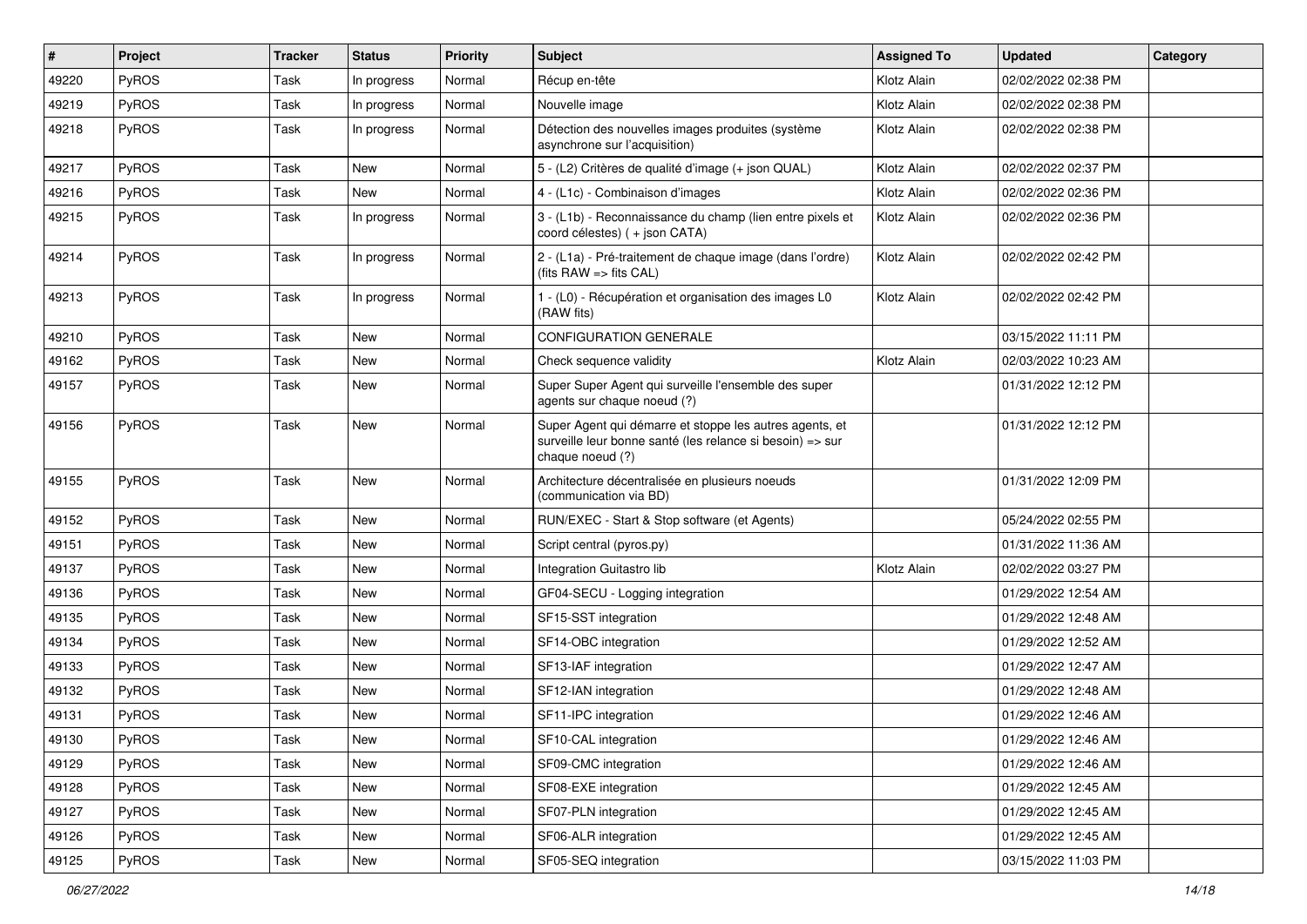| #     | Project      | <b>Tracker</b> | <b>Status</b> | <b>Priority</b> | Subject                                                                                          | <b>Assigned To</b> | <b>Updated</b>      | Category |
|-------|--------------|----------------|---------------|-----------------|--------------------------------------------------------------------------------------------------|--------------------|---------------------|----------|
| 49124 | PyROS        | Task           | New           | Normal          | SF04-SPV integration                                                                             |                    | 01/29/2022 12:44 AM |          |
| 49123 | PyROS        | Task           | New           | Normal          | SF03-ENV integration                                                                             |                    | 01/29/2022 12:50 AM |          |
| 49122 | PyROS        | Task           | New           | Normal          | SF02-SCP integration                                                                             |                    | 01/29/2022 12:50 AM |          |
| 49121 | PyROS        | Task           | New           | Normal          | SF01-USR integration                                                                             |                    | 01/29/2022 12:50 AM |          |
| 49120 | PyROS        | Task           | New           | Normal          | General Design (structure, design, responsive, CSS)                                              |                    | 01/29/2022 12:50 AM |          |
| 48307 | PyROS        | Task           | New           | Normal          | Send, Receive, and Process Commands (Agent <= > Agent)                                           |                    | 12/14/2021 02:57 PM |          |
| 48290 | PyROS        | Task           | New           | Normal          | Auto mode                                                                                        |                    | 12/14/2021 12:35 PM |          |
| 48289 | PyROS        | Task           | New           | Normal          | Entity (AgentDevice class)                                                                       |                    | 12/14/2021 12:32 PM |          |
| 48288 | PyROS        | Task           | New           | Normal          | Entity (DeviceController class)                                                                  |                    | 12/14/2021 12:31 PM |          |
| 48287 | PyROS        | Task           | New           | Normal          | cRuD (only Read & Delete) - View (& Kill) currently running<br>Agents                            |                    | 12/14/2021 12:26 PM |          |
| 48286 | PyROS        | Task           | New           | Normal          | Lancement auto et gestion des éventuels AgentDevices<br>associés                                 |                    | 12/14/2021 12:22 PM |          |
| 48285 | <b>PyROS</b> | Task           | New           | Normal          | Lancement auto et gestion du DeviceController associé                                            |                    | 12/14/2021 12:22 PM |          |
| 48284 | PyROS        | Task           | New           | Normal          | Lancement auto et gestion des Components associés (qui<br>sont aussi des DeviceController)       |                    | 12/14/2021 12:20 PM |          |
| 48280 | PyROS        | Task           | New           | Normal          | Agent dérivé de l'Agent général (ex: AgentA, AgentB,<br>AgentC, ou AgentM pour le envmonitoring) |                    | 12/14/2021 03:00 PM |          |
| 48279 | PyROS        | Task           | New           | Normal          | General LOGGING (fichiers texte, écran en mode debug)                                            |                    | 03/16/2022 04:45 PM |          |
| 48276 | PyROS        | Task           | New           | Normal          | Scripts d'installation docker                                                                    |                    | 12/14/2021 11:44 AM |          |
| 48275 | PyROS        | Task           | New           | Normal          | version PROD TNC Nouvelle Calédonie - instance docker<br>de production sur site final            |                    | 12/14/2021 11:42 AM |          |
| 48274 | PyROS        | Task           | New           | Normal          | version TEST TNC France - instance docker de test en<br>France                                   |                    | 12/14/2021 11:42 AM |          |
| 48273 | PyROS        | Task           | New           | Normal          | version DEV guitalens - instance docker sur serveur<br>guitalens                                 |                    | 12/14/2021 11:46 AM |          |
| 48270 | PyROS        | Task           | New           | Normal          | SCRIPT INSTALL/UPDATE (PYROS/pyros.py)<br>(uniquement pour la partie install & update)           |                    | 02/23/2022 05:57 PM |          |
| 48259 | PyROS        | Task           | In progress   | Normal          | EXPORT (Download) as a text file (YAML)                                                          | Koralewski Alexis  | 02/23/2022 10:45 AM |          |
| 48250 | PyROS        | Task           | In progress   | Normal          | <b>DELETE</b>                                                                                    | Koralewski Alexis  | 02/21/2022 03:38 PM |          |
| 48223 | LabInvent    | Task           | New           | Normal          | instance perso (docker)                                                                          |                    | 12/13/2021 11:08 AM |          |
| 48222 | LabInvent    | Task           | New           | Normal          | (NEW func) Gérer Suivi d'un User                                                                 |                    | 12/13/2021 10:39 AM |          |
| 48005 | LabInvent    | Task           | New           | Normal          | <b>Bugfix toutes les Deprecated Errors</b>                                                       |                    | 12/06/2021 02:37 PM |          |
| 47966 | Lablnvent    | Task           | New           | Normal          | Ajouter test Commande (avec devis joint)                                                         |                    | 11/30/2021 04:17 PM |          |
| 47959 | Lablnvent    | Task           | New           | Normal          | *** F - ENTITY - Fournisseurs                                                                    |                    | 11/30/2021 12:57 PM |          |
| 47958 | LabInvent    | Task           | New           | Normal          | delete (generic)                                                                                 |                    | 11/30/2021 12:47 PM |          |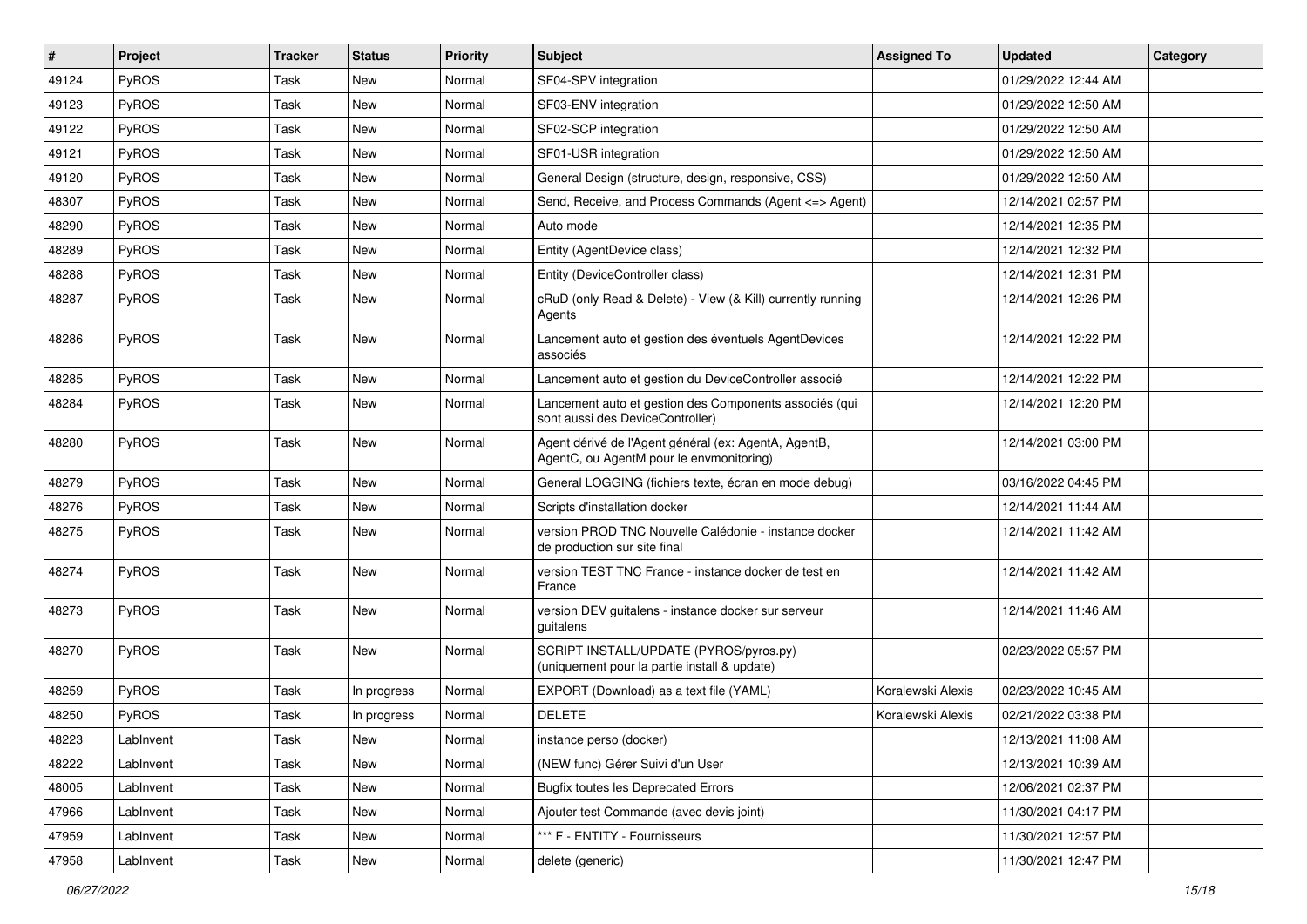| #     | Project      | <b>Tracker</b> | <b>Status</b> | <b>Priority</b> | Subject                                                                                   | <b>Assigned To</b> | <b>Updated</b>      | Category |
|-------|--------------|----------------|---------------|-----------------|-------------------------------------------------------------------------------------------|--------------------|---------------------|----------|
| 47954 | LabInvent    | Task           | New           | Normal          | 1 - CREATED                                                                               |                    | 11/30/2021 01:27 PM |          |
| 47953 | LabInvent    | Task           | New           | Normal          | 2a - TOBEORDERED (optionnel)                                                              |                    | 11/30/2021 01:27 PM |          |
| 47950 | LabInvent    | Task           | New           | Normal          | DB complète à mettre à jour                                                               |                    | 11/30/2021 12:26 PM |          |
| 47946 | LabInvent    | Task           | New           | Normal          | classic only                                                                              |                    | 12/03/2021 09:50 AM |          |
| 47945 | LabInvent    | Task           | New           | Normal          | <b>ALL</b>                                                                                |                    | 11/30/2021 12:23 PM |          |
| 47935 | LabInvent    | Task           | New           | Normal          | 2b - VALIDATED                                                                            |                    | 11/30/2021 01:27 PM |          |
| 47930 | LabInvent    | Task           | New           | Normal          | *** F - ENTITY - QrCode                                                                   |                    | 11/30/2021 01:26 PM |          |
| 47925 | LabInvent    | Task           | New           | Normal          | (après cakephp v4) Passer à Php 8                                                         |                    | 11/30/2021 11:48 AM |          |
| 47924 | LabInvent    | Task           | New           | Normal          | (après 3.9) Passer à v4                                                                   |                    | 11/30/2021 11:48 AM |          |
| 47913 | LabInvent    | Task           | New           | Normal          | ROLES (profils)                                                                           |                    | 11/30/2021 01:39 PM |          |
| 47911 | LabInvent    | Task           | New           | Normal          | Create/Update (add edit generic)                                                          |                    | 11/30/2021 11:04 AM |          |
| 47907 | LabInvent    | Task           | New           | Normal          | *** F - Config YAML (champs materiels) : champs<br>obligatoires, recommandés, ou readonly |                    | 11/30/2021 01:25 PM |          |
| 47893 | LabInvent    | Task           | New           | Normal          | Views                                                                                     |                    | 11/30/2021 01:21 PM |          |
| 47889 | LabInvent    | Task           | New           | Normal          | Changer statut - setStatusTo*()                                                           |                    | 11/30/2021 01:19 PM |          |
| 47885 | LabInvent    | Task           | New           | Normal          | filtrage (voir formulaire index)                                                          |                    | 11/30/2021 01:30 PM |          |
| 47883 | LabInvent    | Task           | New           | Normal          | formulaire de recherche multi-critères                                                    |                    | 11/30/2021 01:30 PM |          |
| 47880 | LabInvent    | Task           | New           | Normal          | Read - index                                                                              |                    | 11/30/2021 01:16 PM |          |
| 47873 | LabInvent    | Task           | New           | Normal          | Model (Entity & Table)                                                                    |                    | 12/01/2021 09:37 AM |          |
| 47871 | LabInvent    | Task           | <b>New</b>    | Normal          | Autorisations                                                                             |                    | 11/30/2021 01:29 PM |          |
| 47870 | LabInvent    | Task           | New           | Normal          | Tests (Materiels)                                                                         |                    | 11/30/2021 03:38 PM |          |
| 47868 | LabInvent    | Task           | New           | Normal          | *** F - Super Entité (AppController, AppTable)                                            |                    | 11/30/2021 01:34 PM |          |
| 47447 | PyROS        | Task           | <b>New</b>    | Normal          | (F05) ACTIONS (CRUD), VIEWS, and AUTHORIZATIONS                                           |                    | 02/23/2022 10:45 AM |          |
| 47446 | <b>PyROS</b> | Task           | New           | Normal          | <b>DOSSIER SSI</b>                                                                        |                    | 10/11/2021 11:32 AM |          |
| 47445 | PyROS        | Task           | New           | Normal          | CAHIER DE RECETTE (NC)                                                                    |                    | 10/11/2021 11:31 AM |          |
| 47444 | <b>PyROS</b> | Task           | New           | Normal          | MANUELS UTILISATION, INSTALLATION, ET<br><b>MAINTENANCE</b>                               |                    | 10/11/2021 11:31 AM |          |
| 47443 | PyROS        | Task           | New           | Normal          | RAPPORT DES TESTS & VALIDATIONS (application du<br>plan de test)                          |                    | 10/11/2021 11:31 AM |          |
| 47442 | PyROS        | Task           | New           | Normal          | PLAN DE TESTS ET DE VALIDATIONS                                                           |                    | 10/11/2021 11:33 AM |          |
| 47441 | PyROS        | Task           | New           | Normal          | DOSSIER DE DÉFINITION                                                                     |                    | 10/11/2021 11:32 AM |          |
| 47440 | PyROS        | Task           | New           | Normal          | <b>LIVRABLES</b>                                                                          |                    | 10/11/2021 11:29 AM |          |
| 47439 | PyROS        | Task           | New           | Normal          | PA et PK CNES                                                                             |                    | 01/31/2022 11:29 AM |          |
| 47438 | PyROS        | Task           | New           | Normal          | PK5 (2023-06) - Doc LIVRABLES (et Présentations)                                          |                    | 10/11/2021 11:26 AM |          |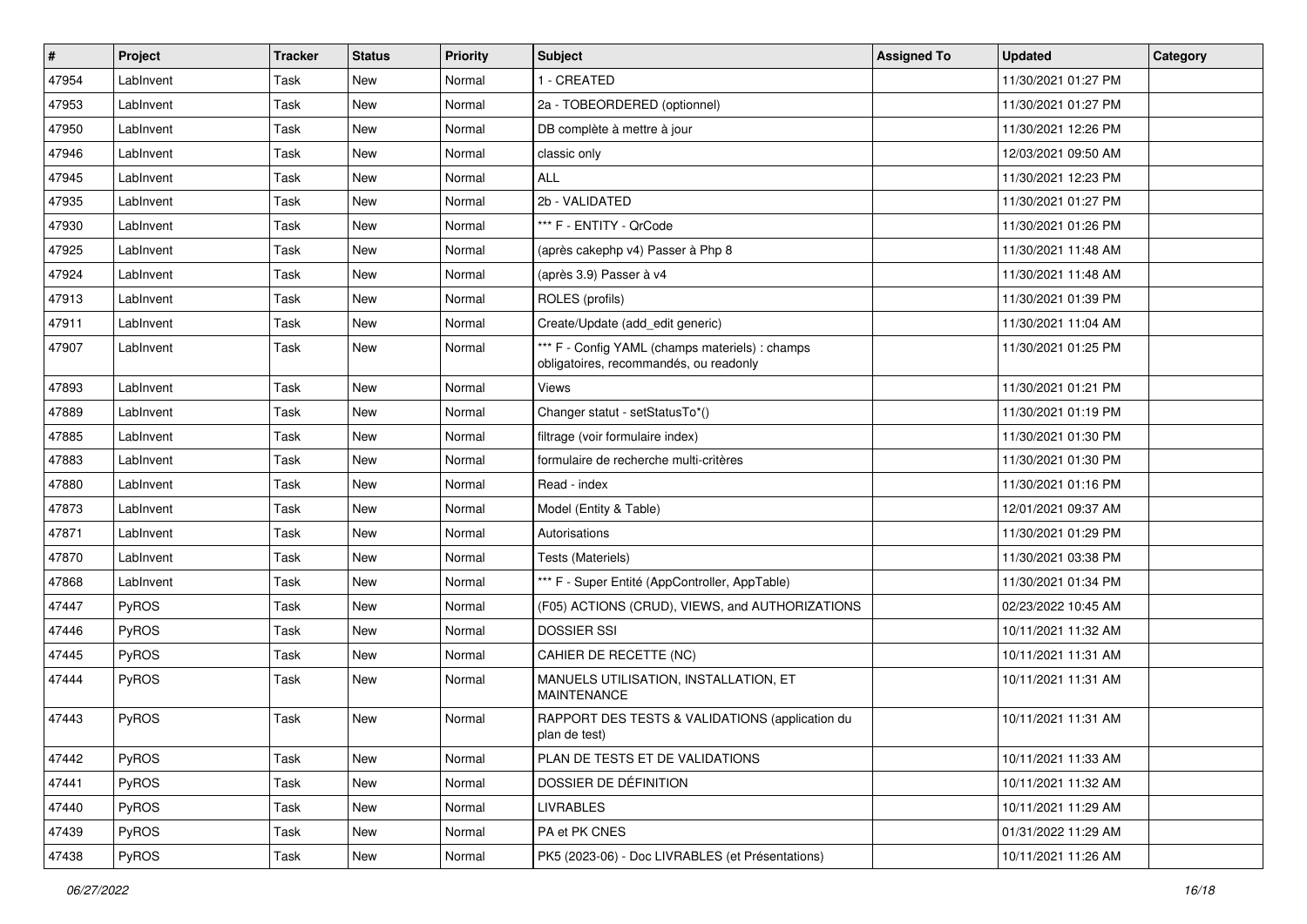| $\sharp$ | Project      | <b>Tracker</b> | <b>Status</b> | <b>Priority</b> | Subject                                                                                     | <b>Assigned To</b> | <b>Updated</b>      | Category |
|----------|--------------|----------------|---------------|-----------------|---------------------------------------------------------------------------------------------|--------------------|---------------------|----------|
| 47437    | PyROS        | Task           | <b>New</b>    | Normal          | PA4.1 (2023-05) - Présentations et Rapport Avancement                                       |                    | 10/11/2021 11:25 AM |          |
| 47436    | PyROS        | Task           | <b>New</b>    | Normal          | PK4 (2023-02) - Doc LIVRABLES (et Présentations)                                            |                    | 10/11/2021 11:23 AM |          |
| 47435    | PyROS        | Task           | New           | Normal          | PA3.2 (2023-02) - Présentations et Rapport Avancement                                       |                    | 10/11/2021 11:22 AM |          |
| 47433    | PyROS        | Task           | <b>New</b>    | Normal          | PA3.1 (2023-01) - Présentations et Rapport Avancement                                       |                    | 10/11/2021 11:22 AM |          |
| 47432    | PyROS        | Task           | <b>New</b>    | Normal          | PK3 (2023-01) - Doc LIVRABLES (et Présentations)                                            |                    | 10/11/2021 11:20 AM |          |
| 47431    | <b>PyROS</b> | Task           | New           | Normal          | PA2.2 (2022-10) - Présentations et Rapport Avancement                                       |                    | 10/11/2021 11:19 AM |          |
| 47430    | PyROS        | Task           | New           | Normal          | PA2.1 (2022-08) - Présentations et Rapport Avancement                                       |                    | 10/11/2021 11:18 AM |          |
| 47428    | PyROS        | Task           | New           | Normal          | PK2 (2022-06) - Présentations + RA + Doc LIVRABLES                                          |                    | 01/31/2022 11:34 AM |          |
| 47419    | PyROS        | Task           | <b>New</b>    | Normal          | F16 FUNCTIONAL Tests                                                                        |                    | 10/11/2021 10:11 AM |          |
| 47418    | PyROS        | Task           | <b>New</b>    | Normal          | F15 FUNCTIONAL Tests                                                                        |                    | 10/11/2021 10:11 AM |          |
| 47416    | <b>PyROS</b> | Task           | New           | Normal          | F13 FUNCTIONAL Tests                                                                        |                    | 10/11/2021 10:11 AM |          |
| 47415    | PyROS        | Task           | <b>New</b>    | Normal          | F12 FUNCTIONAL Tests                                                                        |                    | 10/11/2021 10:11 AM |          |
| 47414    | PyROS        | Task           | New           | Normal          | F11 FUNCTIONAL Tests                                                                        |                    | 10/11/2021 10:10 AM |          |
| 47413    | PyROS        | Task           | New           | Normal          | F10 FUNCTIONAL Tests                                                                        |                    | 10/11/2021 10:10 AM |          |
| 47412    | PyROS        | Task           | In progress   | Normal          | F09 Tests                                                                                   |                    | 10/12/2021 03:01 PM |          |
| 47411    | PyROS        | Task           | New           | Normal          | <b>F08 FUNCTIONAL Tests</b>                                                                 |                    | 10/11/2021 10:10 AM |          |
| 47410    | PyROS        | Task           | New           | Normal          | <b>F07 FUNCTIONAL Tests</b>                                                                 |                    | 10/11/2021 10:10 AM |          |
| 47409    | PyROS        | Task           | <b>New</b>    | Normal          | F06 FUNCTIONAL Tests                                                                        |                    | 10/11/2021 10:10 AM |          |
| 47408    | <b>PyROS</b> | Task           | In progress   | Normal          | F05 Tests                                                                                   |                    | 10/12/2021 03:00 PM |          |
| 47407    | PyROS        | Task           | In progress   | Normal          | F04 Tests                                                                                   |                    | 10/12/2021 03:00 PM |          |
| 47406    | PyROS        | Task           | In progress   | Normal          | F03 Tests                                                                                   |                    | 10/12/2021 03:00 PM |          |
| 47405    | PyROS        | Task           | In progress   | Normal          | F02 Tests                                                                                   |                    | 10/12/2021 02:59 PM |          |
| 47403    | PyROS        | Task           | <b>New</b>    | Normal          | HIGH LEVEL FUNCTION TESTS - Transversal<br>functionalities TESTs involving several features |                    | 10/11/2021 10:08 AM |          |
| 47402    | PyROS        | Task           | New           | Normal          | INTEGRATION TESTS - FEATURES integration tests with<br>each other                           |                    | 10/11/2021 10:07 AM |          |
| 47401    | PyROS        | Task           | New           | Normal          | FUNCTIONAL TESTS - Each FEATURE functional tests                                            |                    | 10/11/2021 11:42 AM |          |
| 47393    | PyROS        | Task           | New           | Normal          | Device Config file (cf F14)                                                                 |                    | 12/14/2021 12:33 PM |          |
| 47392    | PyROS        | Task           | New           | Normal          | Device Commands Grammar (Generic & Native)                                                  |                    | 12/14/2021 12:32 PM |          |
| 47391    | PyROS        | Task           | New           | Normal          | Device Simulator (DeviceSimulator)                                                          |                    | 12/14/2021 12:32 PM |          |
| 47390    | PyROS        | Task           | New           | Normal          | Device Agent (AgentDevice) (de type Agent)                                                  |                    | 12/14/2021 12:32 PM |          |
| 47389    | PyROS        | Task           | New           | Normal          | Device Controller (DeviceController)                                                        |                    | 12/14/2021 12:29 PM |          |
| 47387    | PyROS        | Task           | New           | Normal          | (F14) CRUD config                                                                           |                    | 01/29/2022 01:24 AM |          |
| 47386    | PyROS        | Task           | New           | Normal          | (F03) Initial data (fixture)                                                                |                    | 12/15/2021 07:32 AM |          |